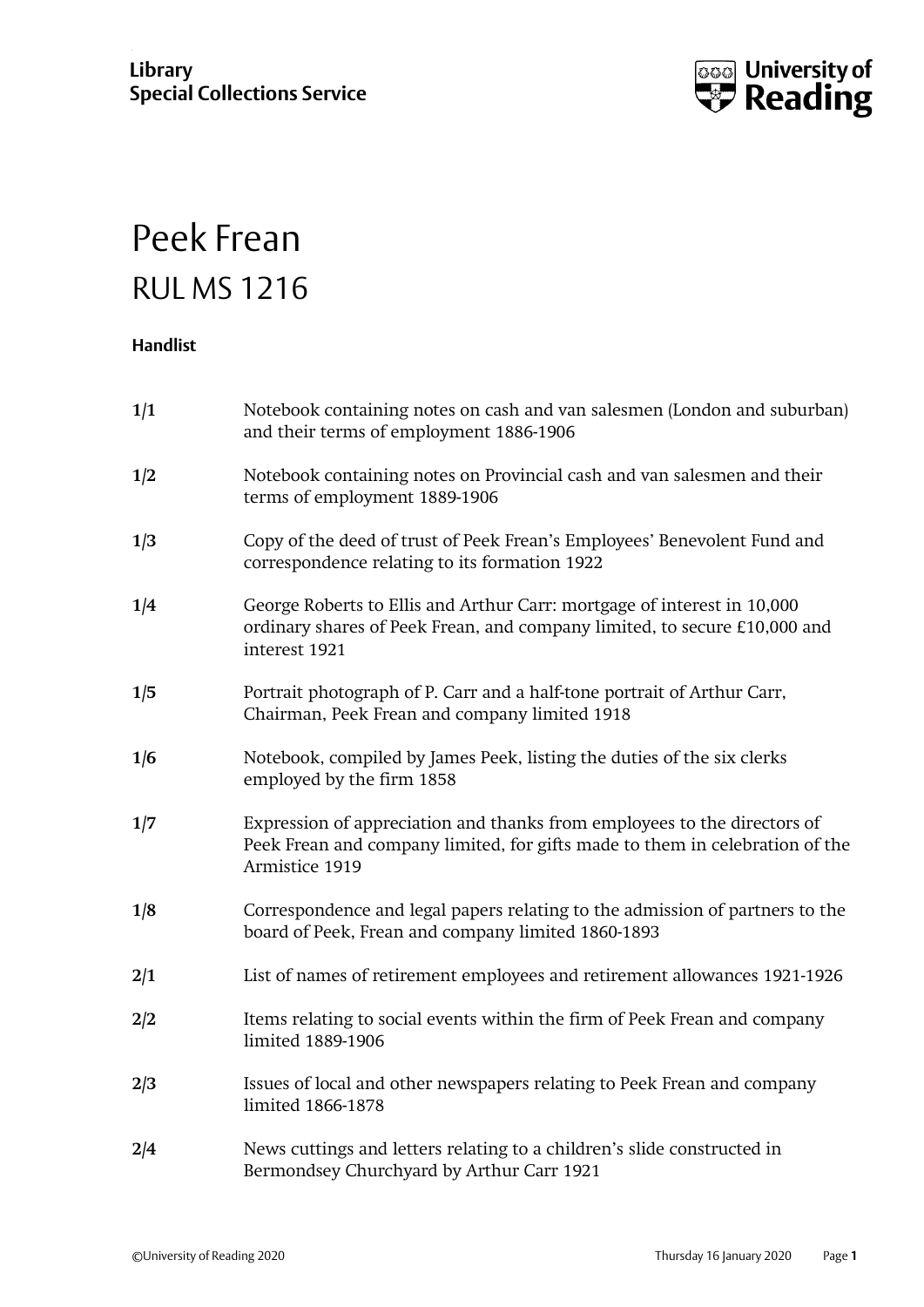| 2/5  | Programme of Peek Frean and company's festival, Crystal Palace, 26 May 1904<br>(two copies) and a poster advertising biscuits                               |
|------|-------------------------------------------------------------------------------------------------------------------------------------------------------------|
| 2/6  | Correspondence and other papers relating to an advertising film made by<br>Peek Frean in 1907, 1957                                                         |
| 2/7  | Letters of congratulation from servicemen on the quality of Peek Frean's<br>biscuits 1943                                                                   |
| 2/8  | News cuttings relating to Peek Frean and company limited 1899-1917                                                                                          |
| 2/9  | News cuttings and leaflets relating to the centenary of Peek Frean and<br>company limited 1957                                                              |
| 2/10 | Plans of the site of Peek Frean's works at Dockhead, London 1898                                                                                            |
| 2/11 | Grocery, 16 April 1914, containing a history of Peek Frean 1914                                                                                             |
| 2/12 | Agreements and correspondence relating to aerated bread 1860-1894                                                                                           |
| 2/13 | Pamphlets, price-lists and photographs 1904-1919                                                                                                            |
| 2/14 | Pricelists and advertisements for Peek Frean's biscuits 1831-1899                                                                                           |
| 3/1  | Packet of correspondence, pamphlets, brochures, photographs and other<br>documents relating to the history of Peek, Frean and company limited 1858-<br>1920 |
| 4/1  | Pass book of Messrs Peek Frean and company in account with the London and<br>Westminster Bank 1857-1859                                                     |
| 4/2  | Bound memorandum in TS on biscuit manufacture c.1920                                                                                                        |
| 4/3  | Bound volume of memoranda on water supplies, factory management and<br>technical processes 1893-1900                                                        |
| 4/4  | Register of flour prices 1885-1892                                                                                                                          |
| 5/1  | Directors' private ledger 1857-1869                                                                                                                         |
| 5/2  | Bound note book containing recipes, technical notes on factory operations<br>and experiments 1883-1891                                                      |
| 5/3  | Stock book for machinery and equipment 1858-1872                                                                                                            |
| 5/4  | Account book for plant and equipment supplied to Drummond Road premises<br>1866-1887                                                                        |
| 5/5  | Notebook containing chronicles of the firm 1857-1888                                                                                                        |
| 5/6  | Notebook containing notes for lectures on bread making and confectionary by<br>J. Blandy and W. Jago 1897-1900                                              |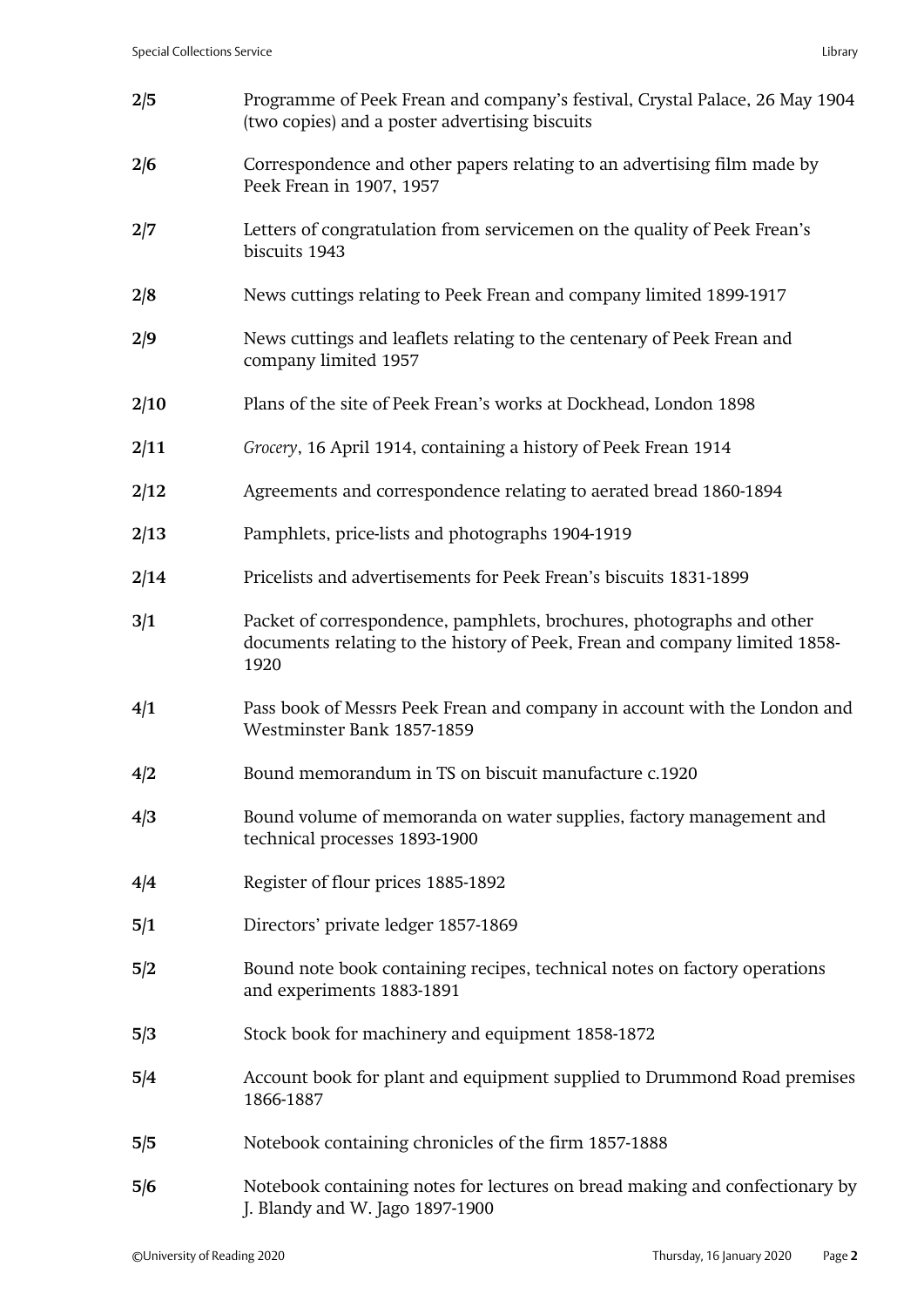| 5/7  | Order book for Peek Frean's biscuits 1870-1871                                                                                                                    |
|------|-------------------------------------------------------------------------------------------------------------------------------------------------------------------|
| 5/8  | Four sheets of registered labels of Peek Frean and company limited 1873                                                                                           |
| 5/9  | Shipment register of Peek Frean and company limited 1859-1871                                                                                                     |
| 5/10 | Notebook containing notes on contracts for the supply of Ship's biscuits 1878                                                                                     |
| 5/11 | Order book of Peek, Frean and company limited 1870                                                                                                                |
| 5/12 | Diary and memoranda book relating to salvage operations at the Dockland<br>premises of Peek Frean and company damaged by fire 1873                                |
| 5/13 | Register of purchases of ships biscuits by the British Government                                                                                                 |
| 6/1  | 3 mounted photographs of the Rope Walk, Heeton's Road c.1880                                                                                                      |
| 6/2  | Peek, Frean and company limited: memorandum and articles of association,<br>cuttings, correspondence, prospectuses, agreements and related documents<br>1901-1920 |
| 7/1  | Album containing photographs and cuttings relating to Peek, Frean and<br>company limited 1922-1923                                                                |
| 7/2  | Album containing photographs and cuttings relating to Peek, Frean and<br>company limited 1919-1922                                                                |
| 8/1  | Album containing photographs and cuttings relating to Peek Frean and<br>company limited 1923                                                                      |
| 8/2  | Album containing photographs and cuttings relating to Peek Frean and<br>company limited 1924                                                                      |
| 8/3  | Album containing photographs and cuttings relating to Peek Frean and<br>company limited 1924-1925                                                                 |
| 9/1  | Album containing photographs and cuttings relating to Peek Frean and<br>company limited 1925-1926                                                                 |
| 9/2  | Album containing photographs and cuttings relating to Peek Frean and<br>company limited 1927-                                                                     |
| 9/3  | Album containing letters, news cuttings and photographs relating to Peek<br>Frean and company limited 1864-1933                                                   |
| 10/1 | Copy of The Graphic, 23 December 1899, containing an advertisement for Peek<br>Frean's biscuits 1899                                                              |
| 10/2 | Sundry printed advertisements in colour for Peek Frean's products c.1900                                                                                          |
| 10/3 | Biographical information relating to Rupert Ellis Carr, with photograph 1966                                                                                      |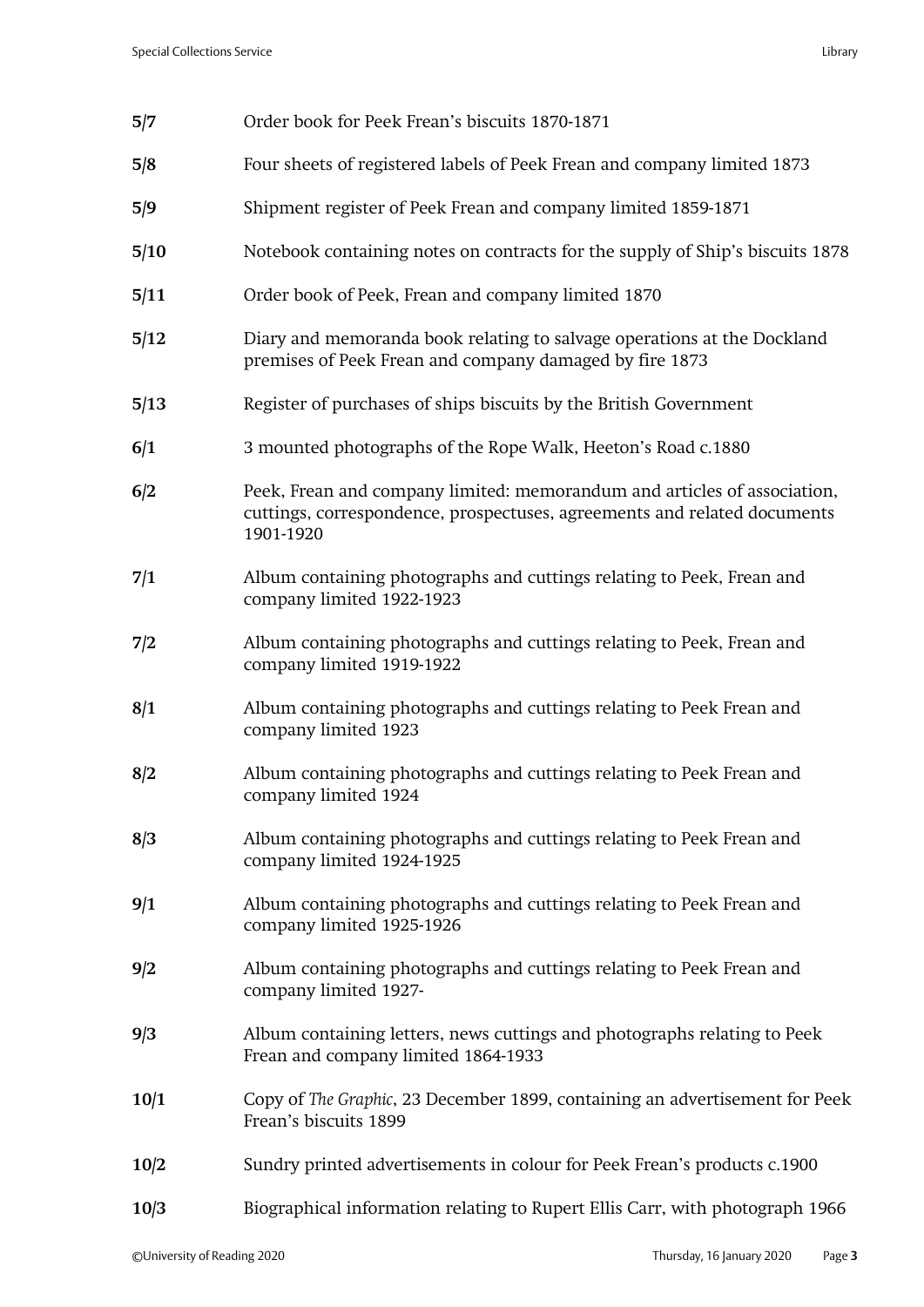| 10/4  | Papers relating to a Peek Frean advertisement in the Maritime Merchant June<br>1957                                                  |
|-------|--------------------------------------------------------------------------------------------------------------------------------------|
| 10/5  | Aerial view of Peek Frean's premises in Toronto, Canada 1951                                                                         |
| 10/6  | Negative of a Photostat of an article on the Dockhead premises of Peek Frean<br>c.1900                                               |
| 10/7  | Plan of the Drummond Road works of Peek Frean 1890                                                                                   |
| 10/8  | Plan of houses adjacent to the premises of Peek, Frean and company limited,<br>Bermondsey, Surrey 1872                               |
| 10/9  | Letter announcing the opening of premises at Carr's Lane, Birmingham 1886                                                            |
| 10/10 | Copies of articles on Peek Frean's biscuit factories 1874-1914                                                                       |
| 10/11 | Three letters relating to premises of Peek Frean at Market Street, Bermondsey<br>1912 and 1914                                       |
| 10/12 | TS extracts from a notebook kept by James Frean on the management of the<br>Peek Frean's factory 1858-1859                           |
| 10/13 | Sundry invoices of Peek Frean 1867-1906                                                                                              |
| 10/14 | TS notes on the kinds of biscuits manufactured by Peek Frean 1902                                                                    |
| 10/15 | Letters relating to J.T. Frean of Ventersdorp, Transvaal 1931-1932                                                                   |
| 10/16 | Copy of an album illustrating the history of Peek Frean and company limited<br>with a covering letter 1948                           |
| 10/17 | Sundry items of minor historical interest 1860-1911                                                                                  |
| 10/18 | Two stencilled circulars addressed to employees of Peek Frean and company<br>limited 1877-1879                                       |
| 10/19 | Two letters of Peek Frean and company limited 1903                                                                                   |
| 10/20 | Illustrations of biscuit tins used by Peek Frean and company limited 1886-<br>1908                                                   |
| 10/21 | Reprint of "The story of Peek, Frean and company limited: a saga of biscuit-<br>making" (The Grocer monthly supplement, August 1916) |
| 11/1  | Glass negatives of the first automatic plant used at the Drummond Road<br>premises of Peek Frean and company limited                 |
| 11/2  | Two aerial photographs of the Drummond Road premises of Peek, Frean and<br>company limited 1937                                      |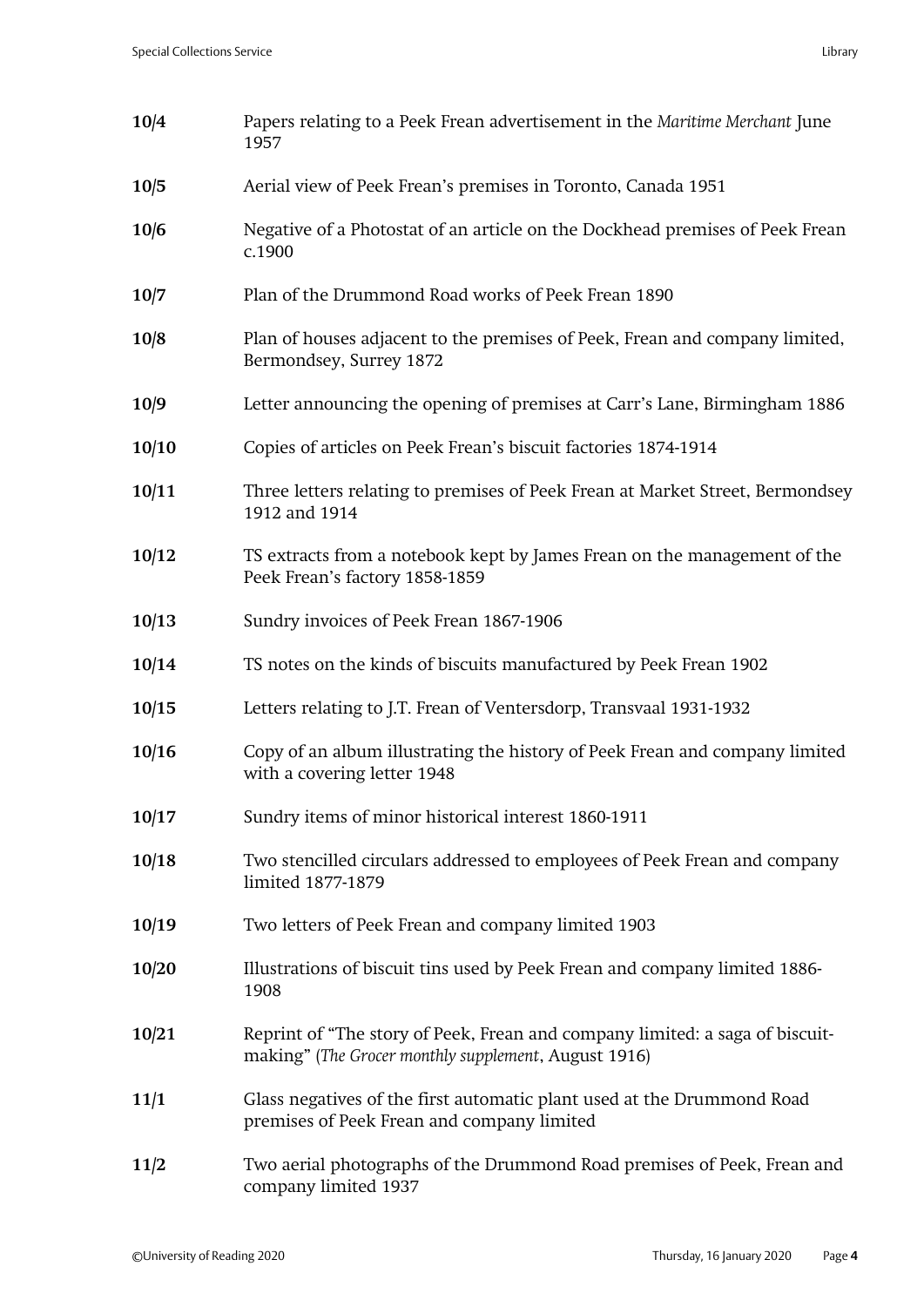| 11/3  | Window display of the 'Old Gloucester' cake and Selsdon cakes 1904                                                                             |
|-------|------------------------------------------------------------------------------------------------------------------------------------------------|
| 11/4  | Printed invitation to attend a festival arranged by Peek, Frean and company<br>limited at the Crystal Palace 1904                              |
| 11/5  | Mounted photographs of the Board of Directors of Peek, Frean and company<br>limited 1925                                                       |
| 11/6  | Portrait photograph of John Carr c.1880                                                                                                        |
| 11/7  | Portrait photograph of Ellis Carr c.1900                                                                                                       |
| 11/8  | List of cake labels and bands used by Peek, Frean and company limited 1907-<br>1908                                                            |
| 11/9  | Specimens of cake labels and bands c.1907                                                                                                      |
| 11/10 | Portrait photographs of Arthur Carr c.1910                                                                                                     |
| 11/11 | Envelope of a letter from Gray Dunn and company limited 1871                                                                                   |
| 11/12 | Photograph of Peek, Frean display stands, specimens of wrappings, prints of<br>scenes in old Bermondsey 1902-1906                              |
| 11/13 | TS copies of articles on the history of Peek, Frean and company limited 1920-<br>1956                                                          |
| 11/14 | Notebooks and notes containing cost sheet formulae c.1900                                                                                      |
| 12/1  | Account book for supplies of flour and other raw materials 1858-1861                                                                           |
| 12/2  | Brochures and programmes relating to the annual conference of the<br>Federation of Grocer's Associations of the United Kingdom, Sheffield 1900 |
| 12/3  | Register of flour supplies 1875-1905                                                                                                           |
| 12/4  | Papers relating to a decorated biscuit jar with silver-plated handle and lid,<br>offered by Peek Frean and company limited 1908                |
| 12/5  | Papers relating to Arthur Carr and other members of the staff of Peek, Frean<br>and company limited 1912-1922                                  |
| 12/6  | Copies of two cautionary notices issued by Peek Frean and company limited<br>1860                                                              |
| 12/7  | Peek, Frean and company limited: ready reckoner 1923                                                                                           |
| 12/8  | Photograph of the H.H. Janes cup for horticulture, presented by the Peek<br>Frean club 1964                                                    |
| 12/9  | Photographs of displays of Peek Frean's biscuits c.1935-1950                                                                                   |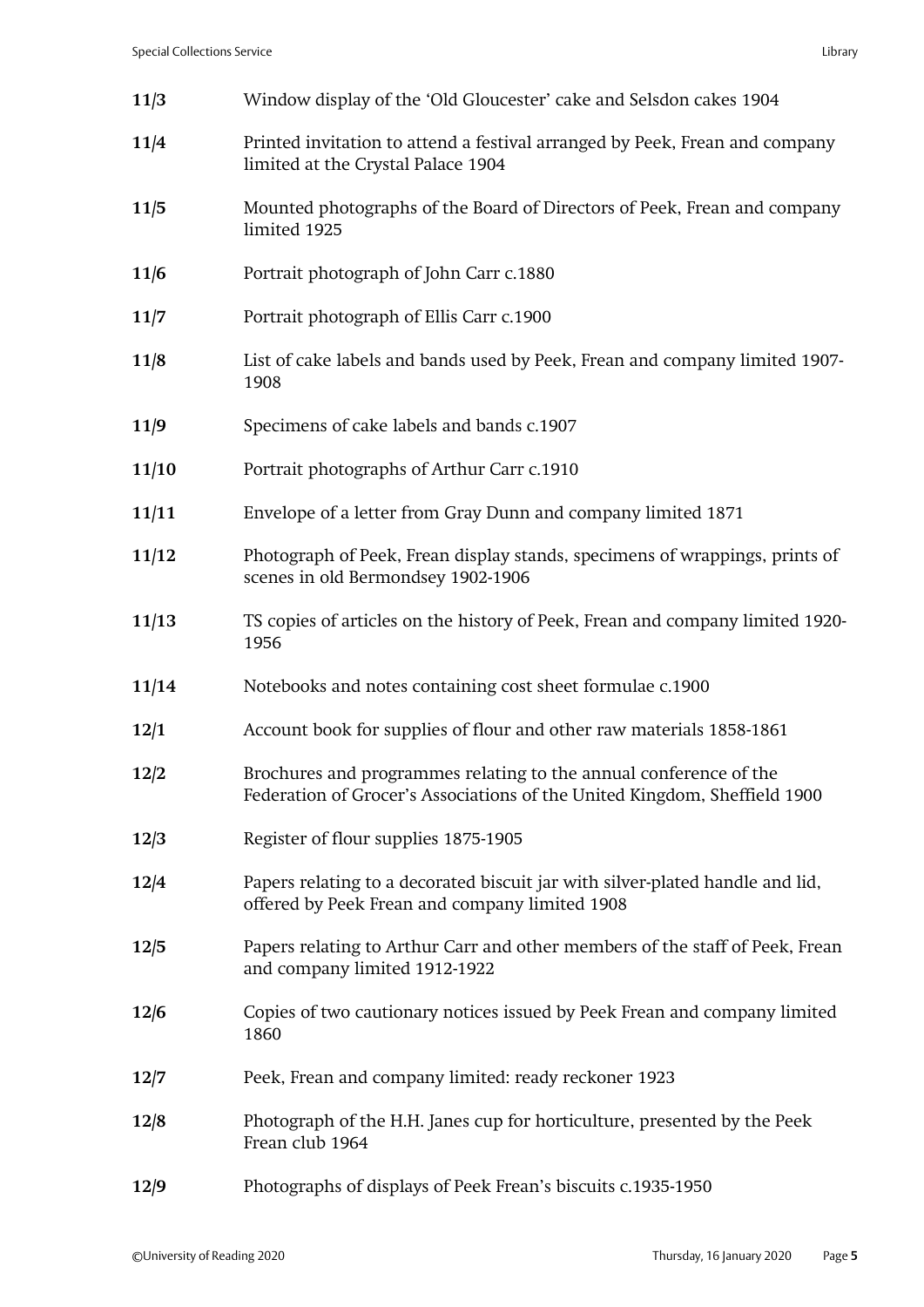| 12/10 | Specimens of cards and book-marks advertising Peek, Frean products 1877-<br>1906                                                                       |
|-------|--------------------------------------------------------------------------------------------------------------------------------------------------------|
| 12/11 | Brochures and photographs illustrating the history of Peek, Frean and<br>company limited 1898-1912                                                     |
| 13/1  | Letters of nomination given by vendors for shares in Peek, Frean and<br>company limited 1902                                                           |
| 13/2  | Certificates of the purchase of India 3% stock 1904                                                                                                    |
| 13/3  | Valuation of land premises and equipment of Peek, Frean and company<br>limited 1901                                                                    |
| 13/4  | Peek, Frean and company limited: export agreement 1901                                                                                                 |
| 13/5  | Contract of Woodham and Fry for the paving of a yard at the premises of<br>Peek, Frean and company limited 1890                                        |
| 13/6  | Rejected agreement for the supply of water to Peek, Frean and company<br>limited 1892                                                                  |
| 13/7  | Contract for paving part of the premises of Peek, Frean and company limited<br>1892                                                                    |
| 13/8  | Receipt for £100 paid by Peek, Frean and company limited to owners of<br>houses in Drummond Road, affected by extension of the firm's premises 1898    |
| 13/9  | Epitome of proposed base of premises in Sheffield by Peek, Frean and<br>company limited 1919                                                           |
| 13/10 | Agreement between Peek, Frean and company limited and Debenture<br>Securities Investment company limited for amendment of debenture trust<br>deed 1919 |
| 13/11 | Leases and agreements relating to premises occupied by Peek, Frean and<br>company limited, in Bristol 1889-1896                                        |
| 13/12 | Printed report of the Directors 1901                                                                                                                   |
| 13/13 | Opinion of Minet, May and company relating to preference share holders of<br>Peek, Frean and company limited 1921                                      |
| 13/14 | Deeds for creating investment account of Peek, Frean and company limited<br>1887-1896                                                                  |
| 13/15 | Schedule of deeds of Peak, Frean and company limited 1888                                                                                              |
| 13/16 | Schedule of deeds and documents relating to the debenture holders of Peek,<br>Frean and company limited 1904                                           |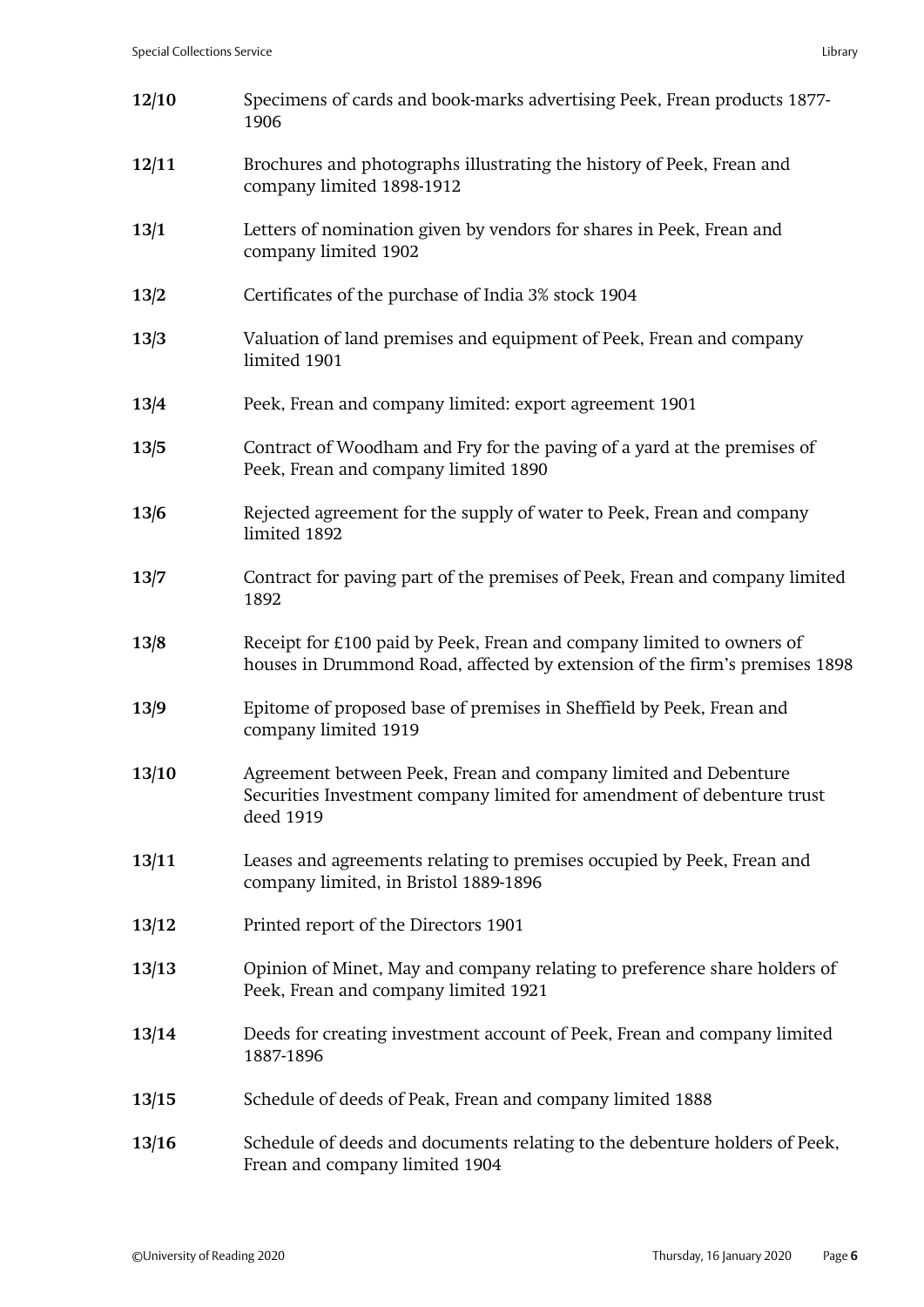| 13/17 | Summary of cost of certain properties bounded by Drummond Road, Stocks<br>Road and Clements Road, Bermondsey c.1890                                                                                |
|-------|----------------------------------------------------------------------------------------------------------------------------------------------------------------------------------------------------|
| 13/18 | Statement of account of loan to Peek, Frean and company limited made by<br>Huntington Stone 1901                                                                                                   |
| 13/19 | Surrender of leasehold hereditaments and premises, Keeton's Road,<br>Bermondsey 18 February 1902                                                                                                   |
| 13/20 | Duplicate trust deed between Peek, Frean and company limited and the<br>Debenture Securities Investment company limited for securing £300,000 four<br>per cent first mortgage debenture stock 1902 |
| 13/21 | Copies of printed London daily stock and share list 31 December 1891 and<br>1892                                                                                                                   |
| 13/22 | Counterpart lease of land and premises at Drummond Road, Bermondsey<br>1867                                                                                                                        |
| 13/23 | Copy of Food, water and air, v.1, no.2, December 1871                                                                                                                                              |
| 13/24 | Particulars and conditions of sale of property in Bermondsey 1900                                                                                                                                  |
| 13/25 | Papers relating to the purchase of the 1 <sup>st</sup> Surrey Light Horse Public House,<br>Bermondsey 1882                                                                                         |
| 13/26 | Papers relating to the purchase of property in Bermondsey 1876                                                                                                                                     |
| 13/27 | Plans of properties adjoining the premises of Peek, Frean and company<br>limited in Drummond Road, Bermondsey c. 1890                                                                              |
| 13/28 | Plan of property in Jamaica Level at the Banyard Road entrance of Southwark<br>Park 1875                                                                                                           |
| 13/29 | Papers relating to an enquiry for a small warehouse at Dockhead Road,<br>Bermondsey 1889                                                                                                           |
| 13/30 | Particulars and conditions of sale of property in Bermondsey 1872                                                                                                                                  |
| 13/31 | Printed circular by Peek, Frean and company relating to the Sugar Convention<br><b>Bill 1889</b>                                                                                                   |
| 13/32 | Printed transcript of Chief Justice's summing up in Vestry of Bermondsey v.<br>Horatio John Salmon 1872                                                                                            |
| 13/33 | Particulars, plan and conditions of sale of property in Bermondsey 1886                                                                                                                            |
| 13/34 | Particulars and conditions of sale of property in Bermondsey and elsewhere<br>1883                                                                                                                 |
| 13/35 | Particulars and conditions of sale of premises in Bermondsey 1892                                                                                                                                  |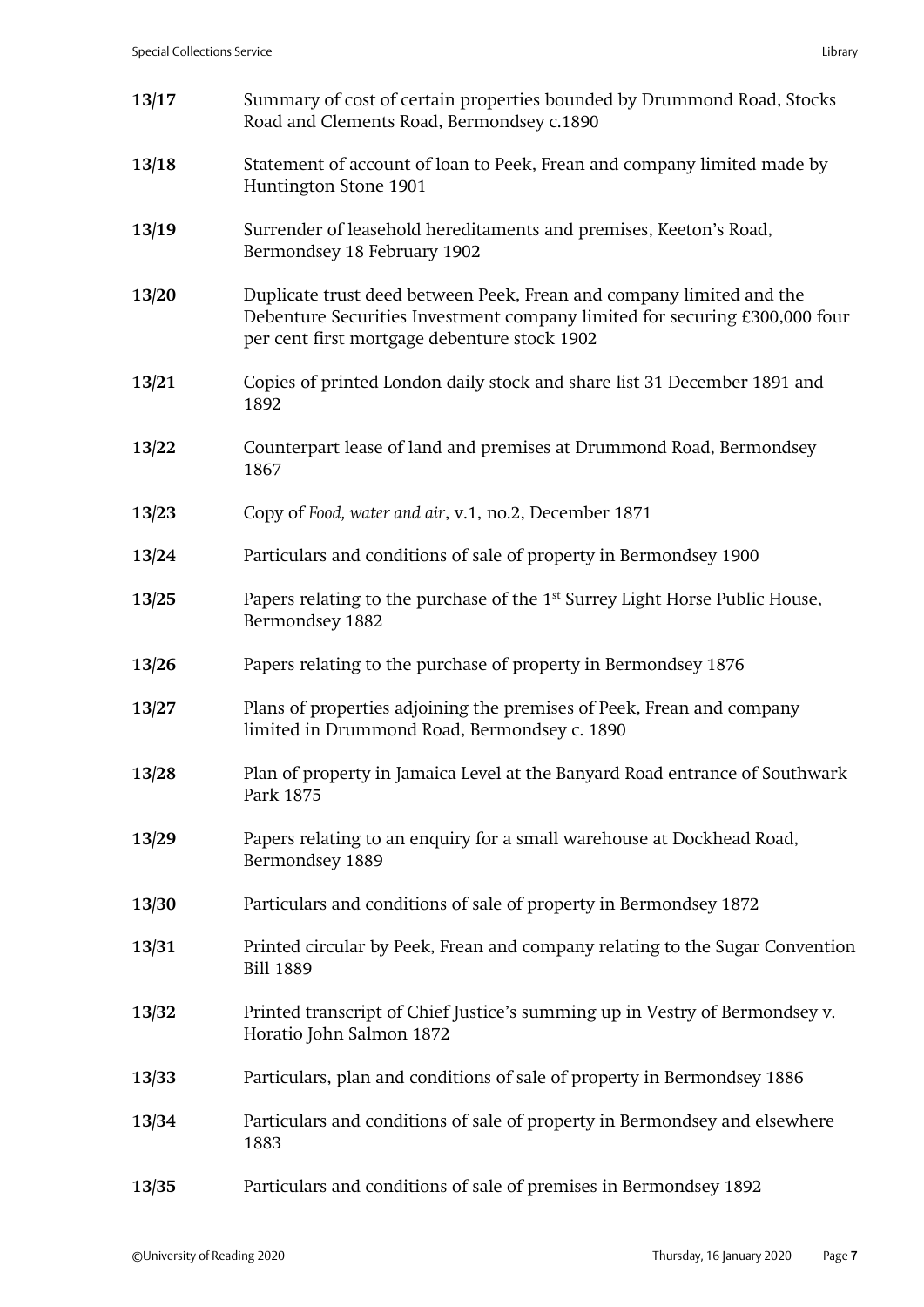| 13/36 | Particulars and conditions of sale of property in Rotherhithe 1891                                                     |
|-------|------------------------------------------------------------------------------------------------------------------------|
| 13/37 | Particulars and conditions of sale of premises in Bermondsey 1881                                                      |
| 13/38 | Papers relating to public nuisances at Bermondsey and elsewhere 1866-1872                                              |
| 13/39 | In chancery: bill of complaint Taylor v. Peek 1866                                                                     |
| 13/40 | Particulars and conditions of sale of property in Bermondsey 1893                                                      |
| 13/41 | Particulars and conditions of sale of property in Bermondsey 1893                                                      |
| 13/42 | Particular and conditions of sale of property in Bermondsey 1892                                                       |
| 13/43 | Particulars and conditions of sale of property in Bermondsey 1894                                                      |
| 13/44 | Particulars and conditions of sale of property in Rotherhithe 1895                                                     |
| 13/45 | Particulars and conditions of sale of property in Rotherhithe 1895                                                     |
| 13/46 | Particulars and conditions of sale of property in Rotherhithe 1897                                                     |
| 13/47 | Particulars and conditions of sale of properties in Rotherhithe and<br>Bermondsey 1892                                 |
| 13/48 | Particulars and conditions of sale of property in Rotherhithe 1893                                                     |
| 13/49 | Particulars and conditions of sale of property in Bermondsey and Deptford<br>1896                                      |
| 13/50 | Particulars and conditions of property in Bermondsey 1891                                                              |
| 13/51 | Particulars and conditions of sale of property in Bermondsey 1892                                                      |
| 13/52 | Particulars and conditions of sale of property in Bermondsey and Old Kent<br>Road 1893                                 |
| 13/53 | Particulars and conditions of sale of property in Rotherhithe 1895                                                     |
| 13/54 | Particulars and conditions of sale of property in Bermondsey 1895                                                      |
| 13/55 | Particulars and conditions of sale of property in Rotherhithe and Bermondsey<br>1895                                   |
| 13/56 | Particulars and conditions of sale of property in Bermondsey 1896                                                      |
| 13/57 | Sundry papers relating to properties in Bermondsey 1871-1893                                                           |
| 14/1  | South-eastern railway act, 1901: copies of signatures of tenants in Bermondsey<br>to the closing of various roads 1901 |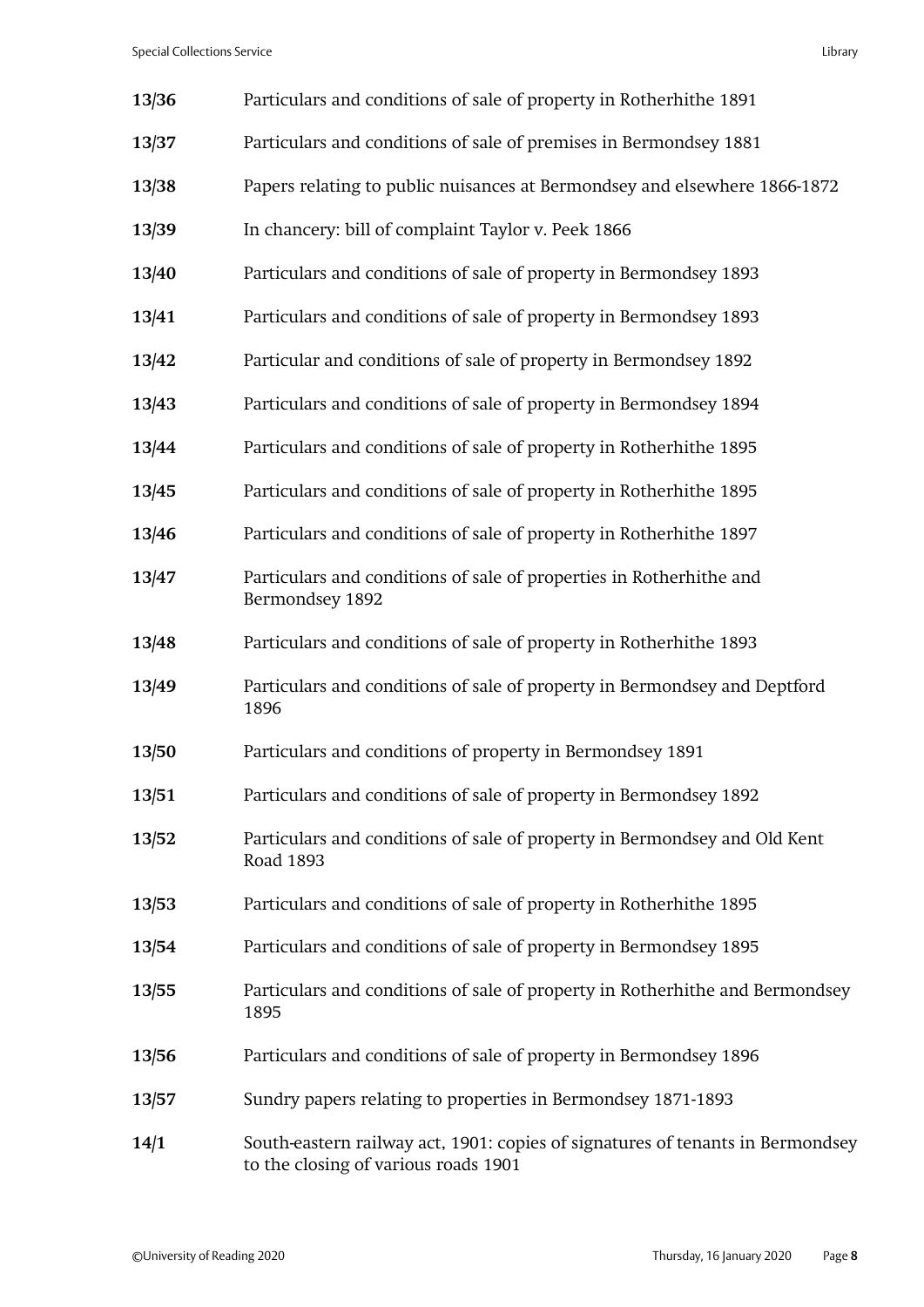| 14/2   | Papers relating to Huntington Stone, a partner in Peek, Frean and company<br>limited 1876-1917                                           |
|--------|------------------------------------------------------------------------------------------------------------------------------------------|
| 14/3   | Agreement between Francis and James Reckitt, fancy biscuit manufacturers,<br>and Peek Frean and company limited 26 November 1866         |
| 14/4   | Receipt £500 acknowledged by Isaac Reckitt and sons from Peek, Frean and<br>company limited, for the goodwill of a biscuit business 1866 |
| 14/5   | Tracings of Mr Elkington's plans for the proposed style of rebuilding<br>Dockhead as granaries 1876                                      |
| 14/6   | Schedule of deeds and documents relating to property at Bermondsey, Surrey<br>1889                                                       |
| 14/7   | Agreement between the Oswego Starch Company and Peek, Frean and<br>company limited for the assignment of a trade mark 1879               |
| 14/8   | Assignment of shares or interests in the trade mark of the Oswego Starch<br>Company 1888                                                 |
| 14/9   | Assignment certificate of trade mark no.4755 from the Oswego Starch<br>Company to Peek, Frean and company limited 1879                   |
| 14/10  | Correspondence relating to the Vicars-Hounsfield silent feed pawl 1913                                                                   |
| 14/10a | Agreement between Peek Frean and company limited and the Oswego Starch<br>Company relating to a trade mark for biscuits 1879             |
| 14/11  | Deed by Mrs Julia Flockhart Jones varying trusts of 21 April 1899: 2 August<br>1902                                                      |
| 14/12  | Supplemental company agreement between John Carr Esq and others and<br>Peek, Frean and company limited 1901                              |
| 14/13  | Schedule of deeds and documents returned to Messrs Peek, Frean and<br>company limited 23 August 1889                                     |
| 14/14  | Letter nominating Huntingdon Stone as Peek, Frean's representative in<br>connection with the insurance of lien property 1902             |
| 14/15  | Mortgage of property in Bedford to Messrs Peek, Frean and company limited 7<br>November 1919                                             |
| 14/16  | Correspondence relating to a pension scheme for employees of Peek, Frean<br>and company limited 1929                                     |
| 14/17  | Agreement and release between Peek, Frean and company limited and the<br>South Eastern Railway Company 1896                              |
| 14/18  | Correspondence relating to the use of the trade mark 'Oswego' 1908                                                                       |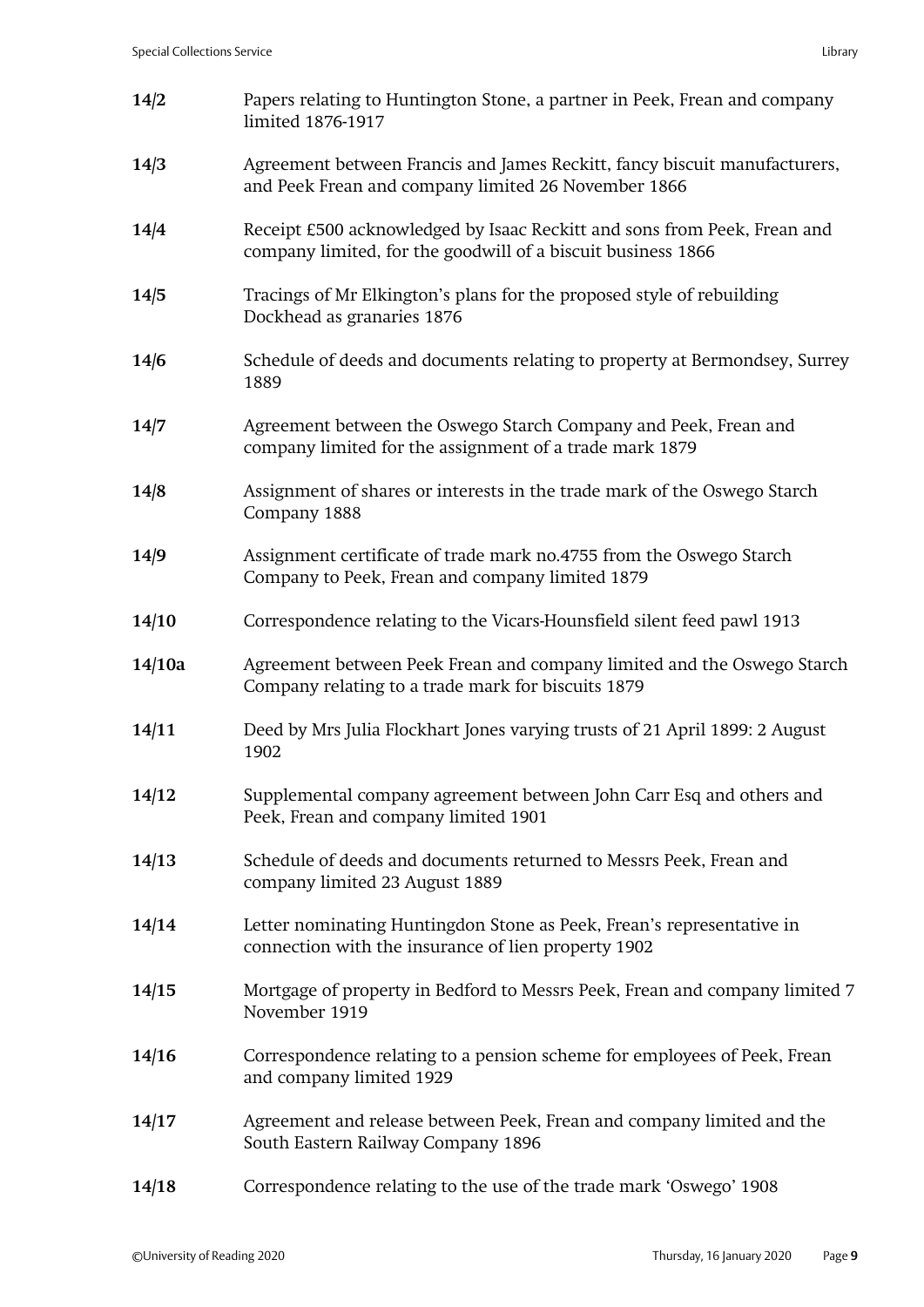| 14/19 | Copy of the will of Mrs J.F. James 1908                                                                                            |
|-------|------------------------------------------------------------------------------------------------------------------------------------|
| 14/20 | Record of an interview between Robert Vigers and the General Manager of the<br>South-eastern railway 1899                          |
| 14/21 | Assignment of shares in certain trade marks to Peek, Frean and company<br>limited 1889                                             |
| 14/22 | Appointment of the first Directors of Peek, Frean and company limited 1901                                                         |
| 14/23 | Papers relating to the transfer of 20,000 shares by Arthur Carr to the pension<br>fund of Peek, Frean and company limited 1930     |
| 14/24 | Agency appointment of Messr Peek, Frean and company limited by the Legal<br>and General Assurance Society Limited 1940             |
| 14/25 | Photographs of an outing of Peek, Frean employees to see a film at the<br>National Film Theatre 1957                               |
| 14/26 | Deed of declaration of trust from A. Carr, G.H. Davis and G. Roberts to Peek,<br>Frean and company limited 1911                    |
| 14/27 | Copy of a notice of dissolution of partnership between John Carr, Ellis Carr,<br>Arthur Carr and Huntingdon Stone 1902             |
| 14/28 | List of legal documents relating to Peek, Frean and company limited 1871                                                           |
| 14/29 | Accounts for building work undertaken by T.F. Rider for J. Peek's main factory<br>1891                                             |
| 14/30 | Papers relating to the western extension of the Drummond Road factory of<br>Peek, Frean and company limited 1872                   |
| 14/31 | Papers relating to the rental of buildings in Drummond Road, Bermondsey<br>1872                                                    |
| 14/32 | Certificate for the registration of a mortgage or charge 11 August 1902                                                            |
| 14/33 | Plan of premises of Peek, Frean and company in Drummond Road,<br>Bermondsey 1901                                                   |
| 15/1  | Notebook containing accounts of premiums for the life assurance of Clerks<br>employed by Peek, Frean and company limited 1876-1893 |
| 15/2  | Record of interviews and visits of G.H. Davis to biscuit manufacturers and<br>other businesses in the United States 1903-          |
| 15/3  | Receipts of disbursements from Mrs Jones's charitable trust 1902                                                                   |
| 15/4  | Specimens of designs for biscuit tins labels c.1908                                                                                |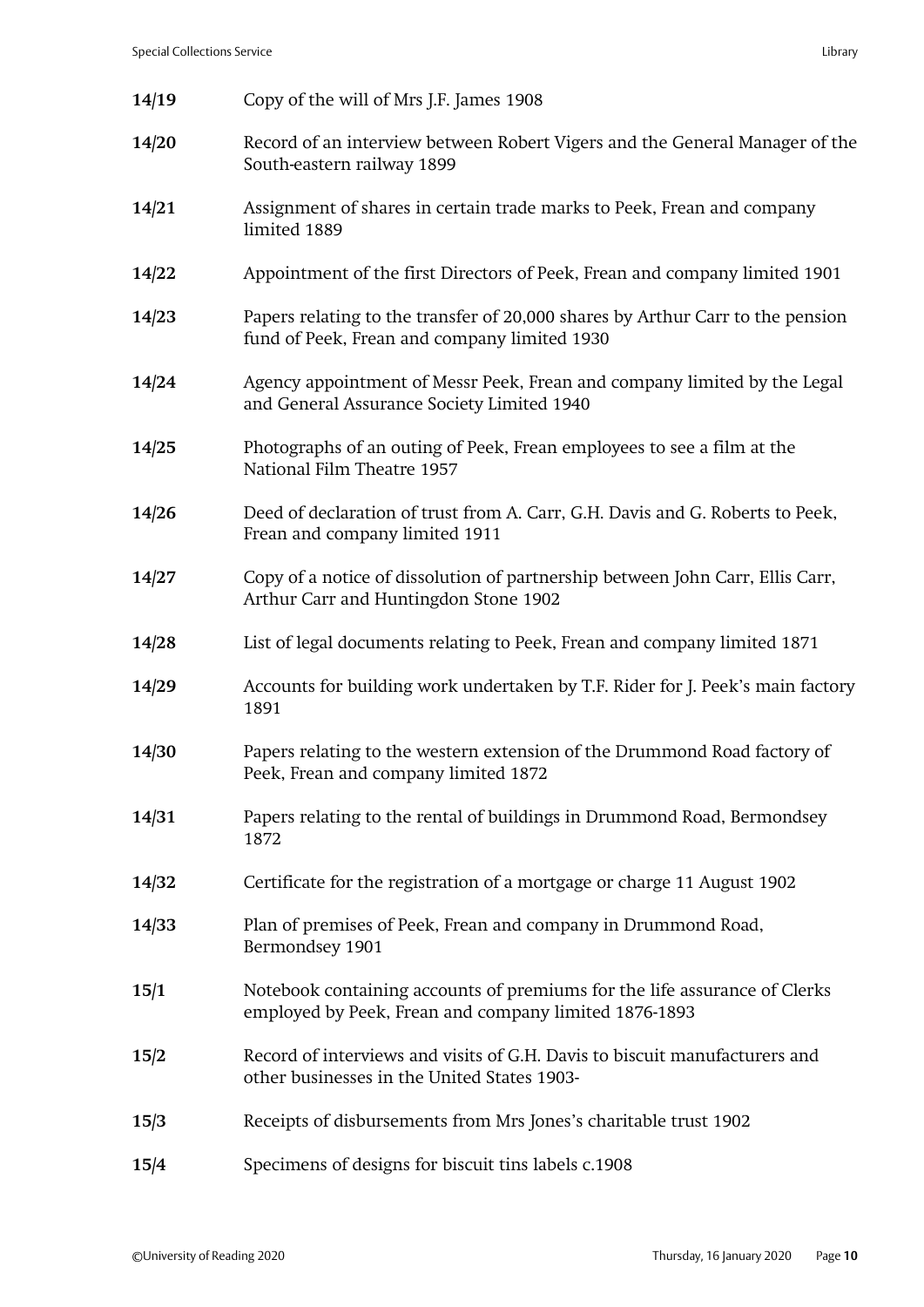| 15/5  | Photocopy of an article on the history of Peek, Frean in The Star, 15 November<br>1938                                                                     |
|-------|------------------------------------------------------------------------------------------------------------------------------------------------------------|
| 15/6  | Papers relating to the link between Reckitt and Peek, Frean 1866-1955                                                                                      |
| 15/7  | Newscuttings relating to Peek, Frean and company limited 1860-1956                                                                                         |
| 15/8  | Newspaper advertisements for Peek, Frean biscuits 1897-1912                                                                                                |
| 15/9  | Black and white water-colour portrait of Richard Peek, with a biographical<br>note in handwriting c.1860                                                   |
| 15/10 | Illustrated price-lists of Peek, Frean and company limited 1901-1936                                                                                       |
| 15/11 | Illustrated catalogue of the products of Peek, Frean and company limited<br>c.1875                                                                         |
| 16/1  | Correspondence of Peek, Frean and company limited with Messrs Minet,<br>Harvie, May and company 1901-1902                                                  |
| 16/2  | Correspondence relating to the purchase of the freehold of the Dockhead<br>premise of Peek, Frean and company limited 1873-1879                            |
| 16/3  | Correspondence of William Pettitt, rug manufacturer, with Peek, Frean and<br>company limited 1872-1874                                                     |
| 16/4  | Summary of accounts of Peek, Frean and company limited 1902-1923                                                                                           |
| 16/5  | Correspondence relating to improvements to property in Bermondsey 1878                                                                                     |
| 16/6  | Correspondence relating to the office building at Dockhead Road 1887-1890                                                                                  |
| 16/7  | Accounts relating to journeys made in the United States and Canada by<br>Edward Saxton for Peek, Frean and company 1888                                    |
| 16/8  | Papers relating to income tax paid by Peek, Frean and company limited 1885-<br>1898                                                                        |
| 16/9  | Correspondence and other papers on property 1864-1872                                                                                                      |
| 17/1  | Notes on the articles of partnership of Thomas Stone with Peek, Frean and<br>company limited 1876                                                          |
| 17/2  | Account of B.G. Wilkinson for professional services in relation to a nuisance<br>created on property adjacent to Peek, Frean and company limited 1871-1872 |
| 17/3  | Account of Thomas Stone for professional legal series to Peek, Frean and<br>company limited 1875                                                           |
| 17/4  | Draft of a letter to J.E. Carter on the history of properties adjoining Peek,<br>Frean and company limited c.1871                                          |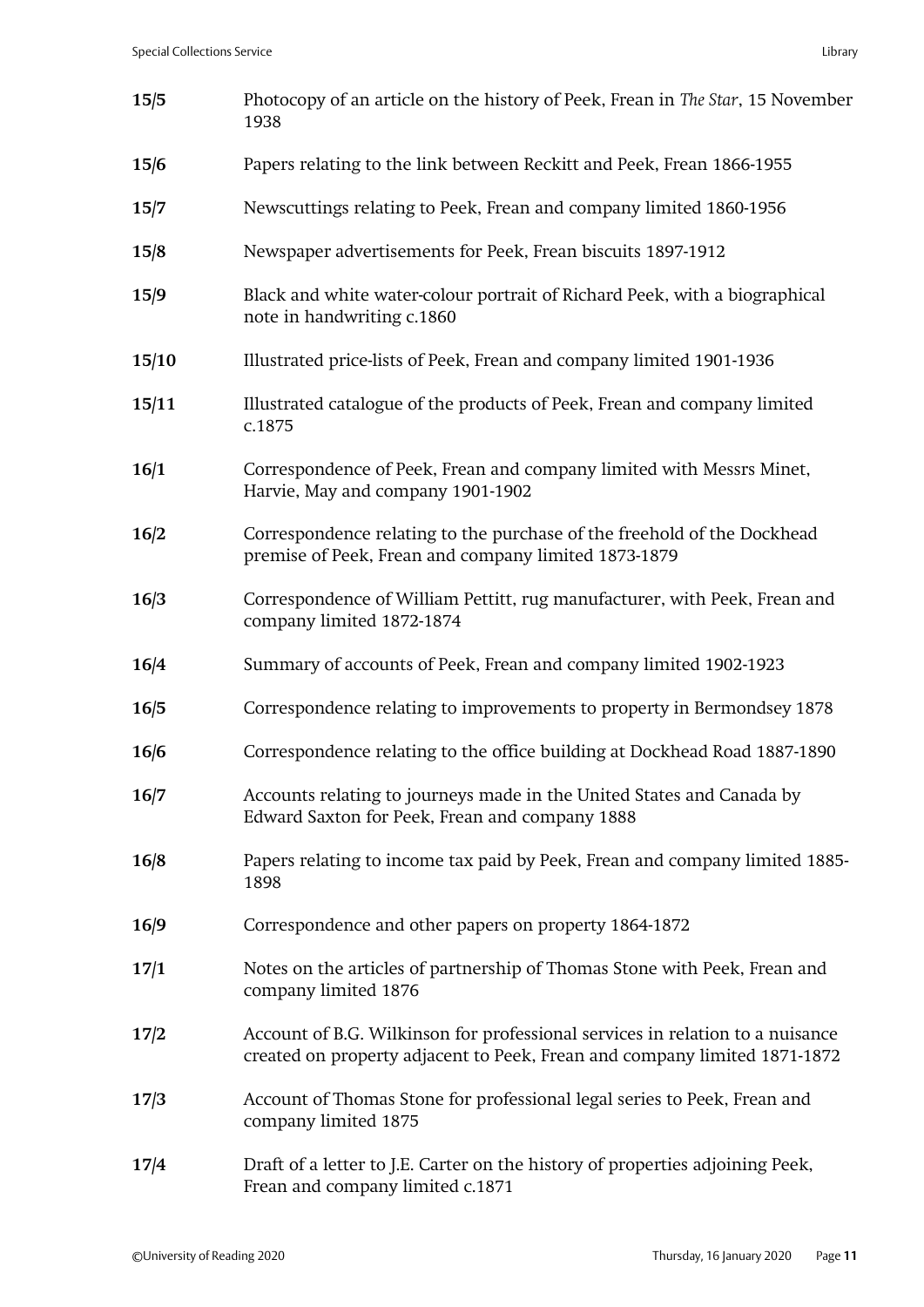| 17/5  | Brief affidavits of the defendant in an action Mead v. Salmon 1871                                                                              |
|-------|-------------------------------------------------------------------------------------------------------------------------------------------------|
| 17/6  | Papers relating to the renting of property in Bermondsey 1913                                                                                   |
| 17/7  | Balance sheets and reports and accounts of Peek, Frean and company limited<br>1901-1920                                                         |
| 17/8  | Original drafts of the Prospectus of Peek, Frean and company limited 1920                                                                       |
| 17/9  | Correspondence relating to a Royal Warrant granted to Peek, Frean and<br>company limited 1901                                                   |
| 17/10 | Correspondence with the War Office contracts department relating to the<br>supply of biscuits 1918                                              |
| 17/11 | Correspondence relating to the employment of George Middlemis as Depot<br>Keeper for the Sheffield area of Peek, Frean and company limited 1919 |
| 17/12 | Correspondence and other papers relating to applications for employment<br>1889-1921                                                            |
| 17/13 | Papers relating to the appointment of John Carr, Junior, as a Director of Peek,<br>Frean and company limited 1903                               |
| 17/14 | Designs for biscuit tins registered by Peek, Frean and company limited with<br>the Trade Mark Protection Society 1873                           |
| 17/15 | Agreement between James Peek and Peek, Frean and company limited<br>Relating to premises in Drummond Road, Bermondsey 1871                      |
| 17/16 | Bond by Peek Frean and company limited for the proper use of motor spirit<br>1918                                                               |
| 17/17 | Undertaking by Horace Makin to repay misappropriated monies 1924                                                                                |
| 17/18 | Certificate of appointment of Thomas Ducat to present and prosecute<br>petitions in bankruptcy 1920                                             |
| 17/19 | Letter from T.S.T. Vicars to Peek, Frean and company relating to a patent for<br>biscuit-making 1869                                            |
| 17/20 | Receipts and other papers relating to receipts for capital 1888 & 1896                                                                          |
| 17/21 | Correspondence and accounts relating to the sale of biscuits to Robert von<br>Glehn sons 1871                                                   |
| 17/22 | Agreement for the transfer of the trade mark in Lentilla biscuits to Peek,<br>Frean and company 1879                                            |
| 17/23 | Papers relating to an insurance policy assigned to Peek, Frean and company<br>limited by Percival J Rapson 1900                                 |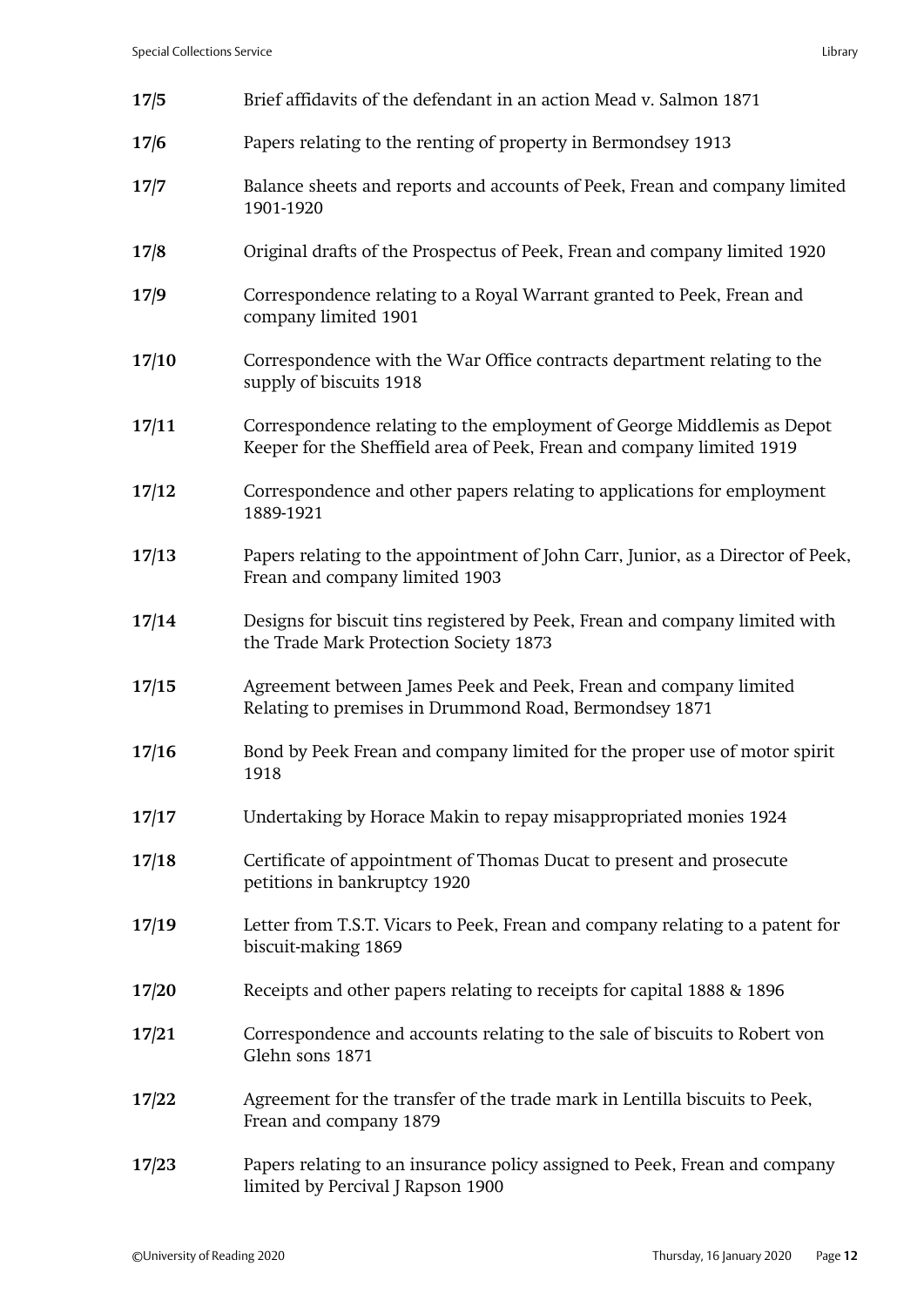| 17/24 | Agreement relating to the assignment of a sample of a powder produced by<br>Auguste Leon Brun to Arthur Carr 1899                                                                    |
|-------|--------------------------------------------------------------------------------------------------------------------------------------------------------------------------------------|
| 18/1  | Assignment of patents and trade marks to Peek, Frean and company limited<br>1902                                                                                                     |
| 18/2  | Balance sheets of Peek, Frean and company limited: balance sheets 1860-1867<br>and 1880-1899                                                                                         |
| 18/3  | Plan of the main factory of Peek, Frean and company limited c.1900                                                                                                                   |
| 18/4  | Prospectus of Peek, Frean and company limited 1901                                                                                                                                   |
| 18/5  | Reports and balance sheets of Peek, Frean and company limited 1902-1903                                                                                                              |
| 18/6  | Memorandum and articles of association of Peek, Frean and company limited<br>1901                                                                                                    |
| 18/7  | Peek, Frean and company limited to The Debenture Securities Investment<br>Company limited: trust deed 1902                                                                           |
| 18/8  | Messrs E. and A. Carr and Peek, Frean and company limited: deed of trust for<br>the formation of Peek Frean and company's Employees Benevolent Fund 1922                             |
| 18/9  | Sealed copy of rules for factory staff pension fund of Peek, Frean and<br>company limited 1929                                                                                       |
| 18/10 | Schedule to deed of acknowledgement for production of deeds by the Hon.<br>L.A. Brodrick and others to Peek, Frean and company limited 1902                                          |
| 18/11 | Report relating to the share and debenture capital of Peek, Frean and<br>company limited 1905                                                                                        |
| 18/12 | Report relating to the share and debenture capital of Peek, Frean and<br>company limited 1904                                                                                        |
| 18/13 | John Carr and others and Peek, Frean and company limited: supplemental<br>company agreement 1901                                                                                     |
| 18/14 | John Carr and others and Peek, Frean and company limited 1901                                                                                                                        |
| 18/15 | L.A. Brodrick and others to the South Eastern Railway Company: release from<br>mortgage of land formerly part of the factory of Messrs Peek, Frean and<br>company at Bermondsey 1904 |
| 18/16 | Declaration of trust: Messrs Peek, Frean and company and the South Eastern<br>Railway Company and Peek, Frean and company limited 1902                                               |
| 18/17 | Messrs Peek, Frean and company and the South Eastern Railway Company<br>and the South Eastern and Chatham Railway Companies Managing<br>Committee 1901                               |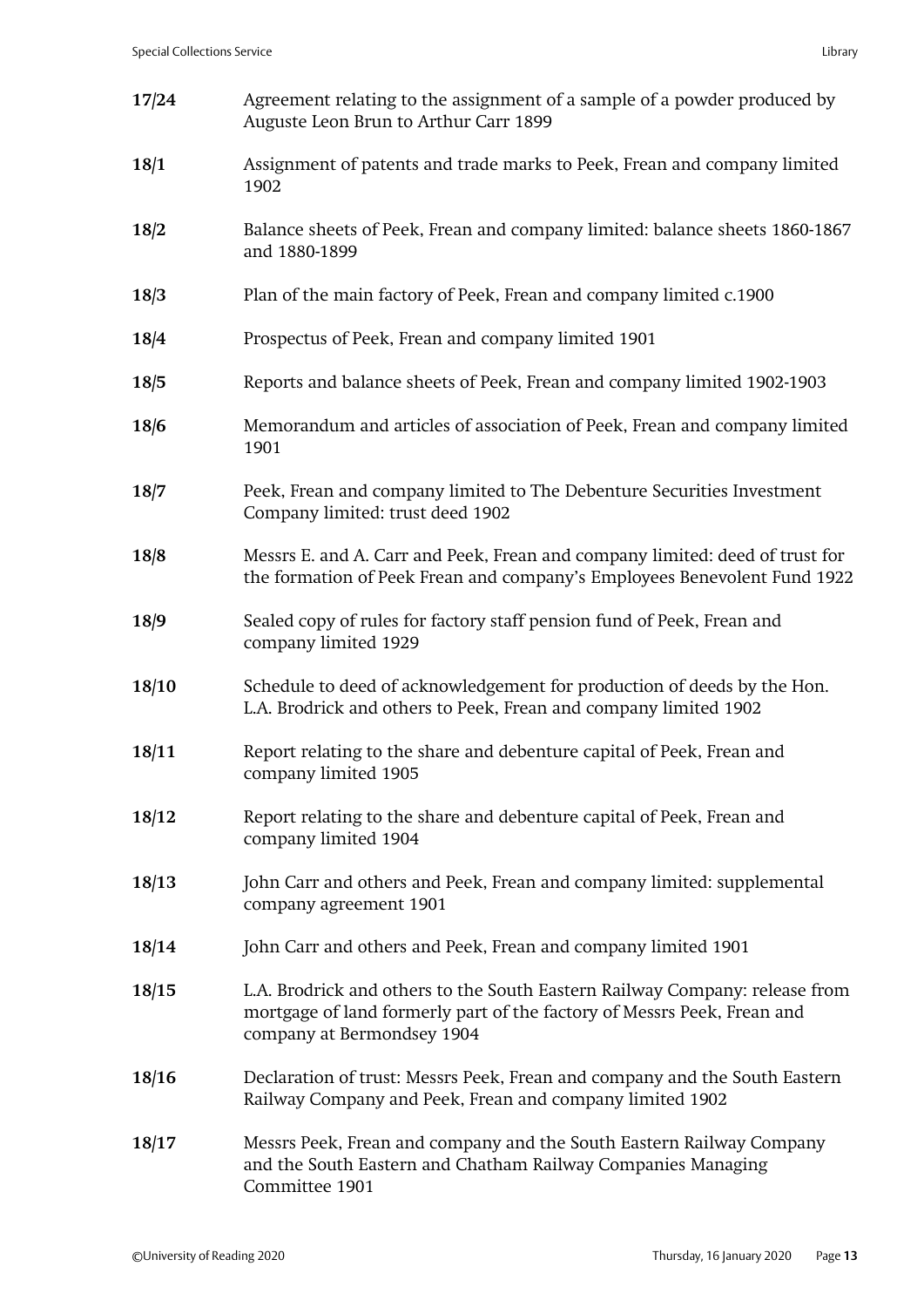| 18/18 | Papers relating to property occupied by Peek, Frean and company limited<br>1901-1902                                                  |
|-------|---------------------------------------------------------------------------------------------------------------------------------------|
| 18/19 | L.A. Brodrick and others to the Debenture Trustees of Peek, Frean and<br>company limited: reconveyance of property in Bermondsey 1904 |
| 18/20 | L.A. Brodrick and others to Huntington Stone: reconveyance of property in<br>Bermondsey 1904                                          |
| 18/21 | Papers relating to the pension funds of employees of Peek, Frean and<br>company limited 1930                                          |
| 18/22 | Papers relating to bank accounts of Peek, Frean and company limited 1905                                                              |
| 18/23 | Two Acts of Parliament relating to the South Eastern Railway Company 1892<br>and 1901                                                 |
| 18/24 | Notice of dissolution of partnership in Peek, Frean and company as Merchants<br>and Estate Proprietors 1902                           |
| 18/25 | Copy of letter Debenture Securities Investment Company Limited relating to<br>five insurances 1903                                    |
| 19/1  | Valuation register of machinery, equipment and stock in the possession of<br>Peek, Frean and company limited 1872-1906                |
| 20/1  | Letter-book of Peek, Frean and company limited 1902-1905                                                                              |
| 20/2  | Letter-book of Peek, Frean and company limited 1888-1890                                                                              |
| 20/3  | Letter-book of correspondence with travellers 1903-1906                                                                               |
| 20/4  | Letter-book of correspondence with travellers 1901-1903                                                                               |
| 20/5  | Note on income tax allowances applicable to Peek, Frean and company<br>limited 1895                                                   |
| 20/6  | Papers relating to property tax 1894                                                                                                  |
| 20/7  | Papers relating to the supply of flour to Paris after the siege 1871-1872                                                             |
| 20/8  | Papers relating to appeals against tax assessments 1893-1901                                                                          |
| 20/9  | Papers relating to contracts for the supply of ship biscuits 1870-1871                                                                |
| 20/10 | Papers relating to a contract from the French Government to supply 460 tons<br>of biscuits 1871                                       |
| 20/11 | Papers relating to contracts for the supply of biscuits to Messrs Rothschild and<br>sons 1870                                         |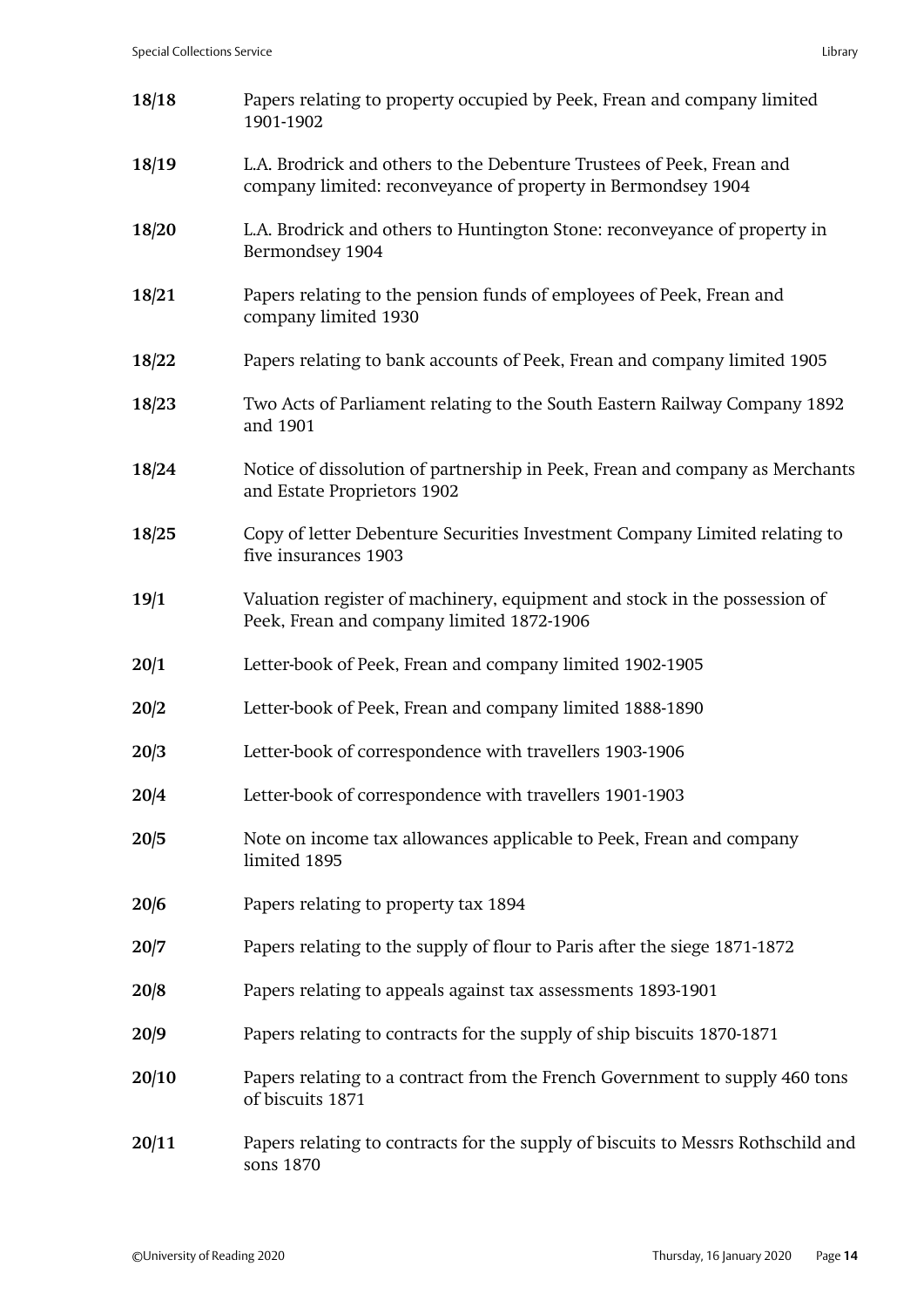| 21/1  | Contract of lease of property in Bermondsey to Peek, Frean and company<br>limited 1905                                                          |
|-------|-------------------------------------------------------------------------------------------------------------------------------------------------|
| 21/2  | Printed letter announcing the total destruction by fire of the premises of<br>Peek, Frean and company limited at Dockhead Road, Bermondsey 1873 |
| 21/3  | Account for tinmen's and engineers' plant supplied by J. Rhodes and sons of<br>Wakefield 1873                                                   |
| 21/4  | Account for weighing machinery supplied to Peek, Frean and company<br>limited c. 1870                                                           |
| 21/5  | Lease of offices and warehouse in Liverpool to Arthur Carr of Peek, Frean and<br>company limited 1889                                           |
| 21/6  | Agreement between Peek, Frean and company and P.A. Robertson and<br>company for the tenancy of a room in Sir Thomas Buildings, Liverpool 1893   |
| 21/7  | Valuation of stock of Peek, Frean and company limited 1873                                                                                      |
| 21/8  | Report by T. Vicars of the condition of the premises of Peek, Frean and<br>company destroyed by fire 1873                                       |
| 21/9  | Agreement between Mrs H. F. Lambert and Messrs Peek, Frean and company<br>for the tenancy of premises in Kingston-upon-Thames 1891              |
| 21/10 | Summary of property accounts 1890                                                                                                               |
| 21/11 | Papers relating to salvage from premises of Peek, Frean and company limited<br>damaged by fire 1873-1874                                        |
| 21/12 | Copies of returns for income tax made by Peek, Frean and company limited<br>1871-1885                                                           |
| 21/13 | Returns for income tax made by Peek, Frean and company limited 1886                                                                             |
| 21/14 | Financial statement of travellers' salaries 1868 and 1875                                                                                       |
| 21/15 | Statement on liability for income tax 1886                                                                                                      |
| 21/16 | Memorandum of a meeting held to discuss liability for income tax 1885                                                                           |
| 21/17 | Memoranda on liability for income tax 1884                                                                                                      |
| 21/18 | Supplemental company agreement between John Carr and others and Peek,<br>Frean and company limited 1901 (five copies)                           |
| 21/19 | Letter from Chatteris, Nichols and company to Peek, Frean and company<br>limited relating to the audit of share and debenture capital 1915      |
| 21/20 | Printed circular relating to Thames River floods, issued by the Metropolitan<br>Board of Works 1881                                             |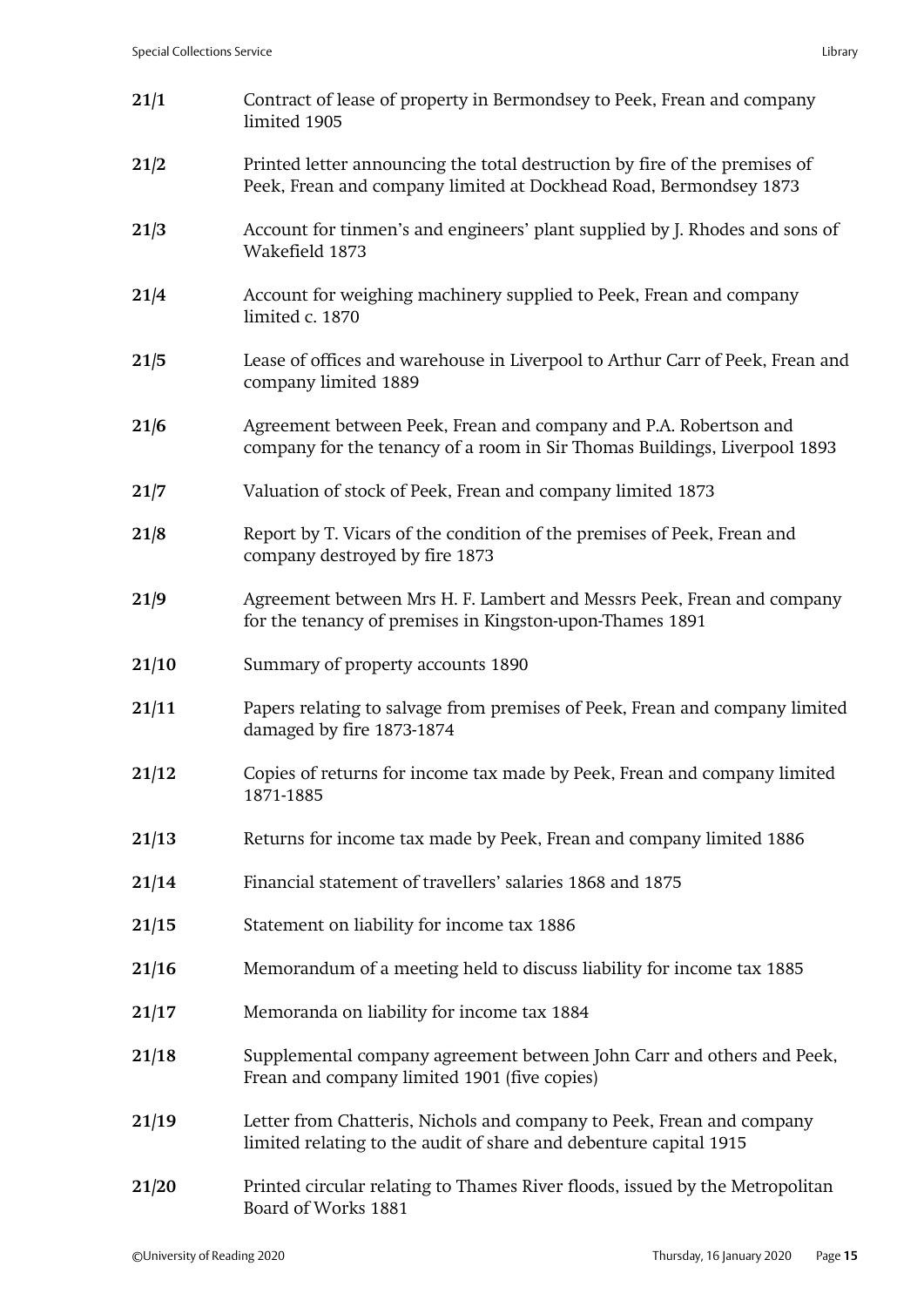| 21/21 | Papers relating to professional charges for legal work by G. Elkington 1878<br>and 1880                                                                    |
|-------|------------------------------------------------------------------------------------------------------------------------------------------------------------|
| 21/22 | Papers relating to assessments for income tax 1871-1873                                                                                                    |
| 21/23 | Memorandum on liability for income tax 1888                                                                                                                |
| 21/24 | Papers relating to premises in Mill Street, Bermondsey 1872-1873                                                                                           |
| 21/25 | Agreement for the lease of a cricket ground by J.H. Faulkner to Peek, Frean<br>and company limited 1901                                                    |
| 21/26 | Agreement for the tenancy of premises in Bristol by Peek, Frean and company<br>limited 1891                                                                |
| 21/27 | Valuation of plant of Peek, Frean and company limited 1873                                                                                                 |
| 21/28 | Agreement for the lease of a warehouse in Manchester to Peek, Frean and<br>company limited 1889                                                            |
| 21/29 | Agreement for the lease of a basement in St Thomas Buildings, Liverpool, by<br>Peek, Frean and company limited 1890                                        |
| 21/30 | Agreement for the lease of a draft at Cardiff by Peek, Frean and company<br>limited 1889                                                                   |
| 21/31 | Agreement for the lease of an office in Newcastle upon Tyne by Thomas<br>George Gibson to Peek, Frean and company limited 1890                             |
| 21/32 | Counterpart underlease of premises in Stockton-on-Tees by Peak, Frean and<br>company limited to John Weighell 1893                                         |
| 21/33 | Lease of premises in Stockton-on-Tees by Mary Beckett to Peek, Frean and<br>company limited 1891                                                           |
| 21/34 | Agreement for the lease of a warehouse in Stockton-on-Tees by G.C. Stabler to<br>Peek, Frean and company limited 1893                                      |
| 21/35 | Licence to John Weighell to assign an underlease of premises in Stockton-on-<br>Tees to Messrs Watson 1894                                                 |
| 21/36 | Agreement for the lease of a warehouse at Burnley, Lancs by J. Calvert to<br>Peek, Frean and company limited 1892                                          |
| 21/37 | Agreement for the lease of a warehouse at Leicester Station by the London<br>and North Western Railway Company to Peek, Frean and company limited<br>1891  |
| 21/38 | Agreement for the lease of premises in Manchester by the Lancashire and<br>Yorkshire Waterproof Garment company to Peek, Frean and company limited<br>1893 |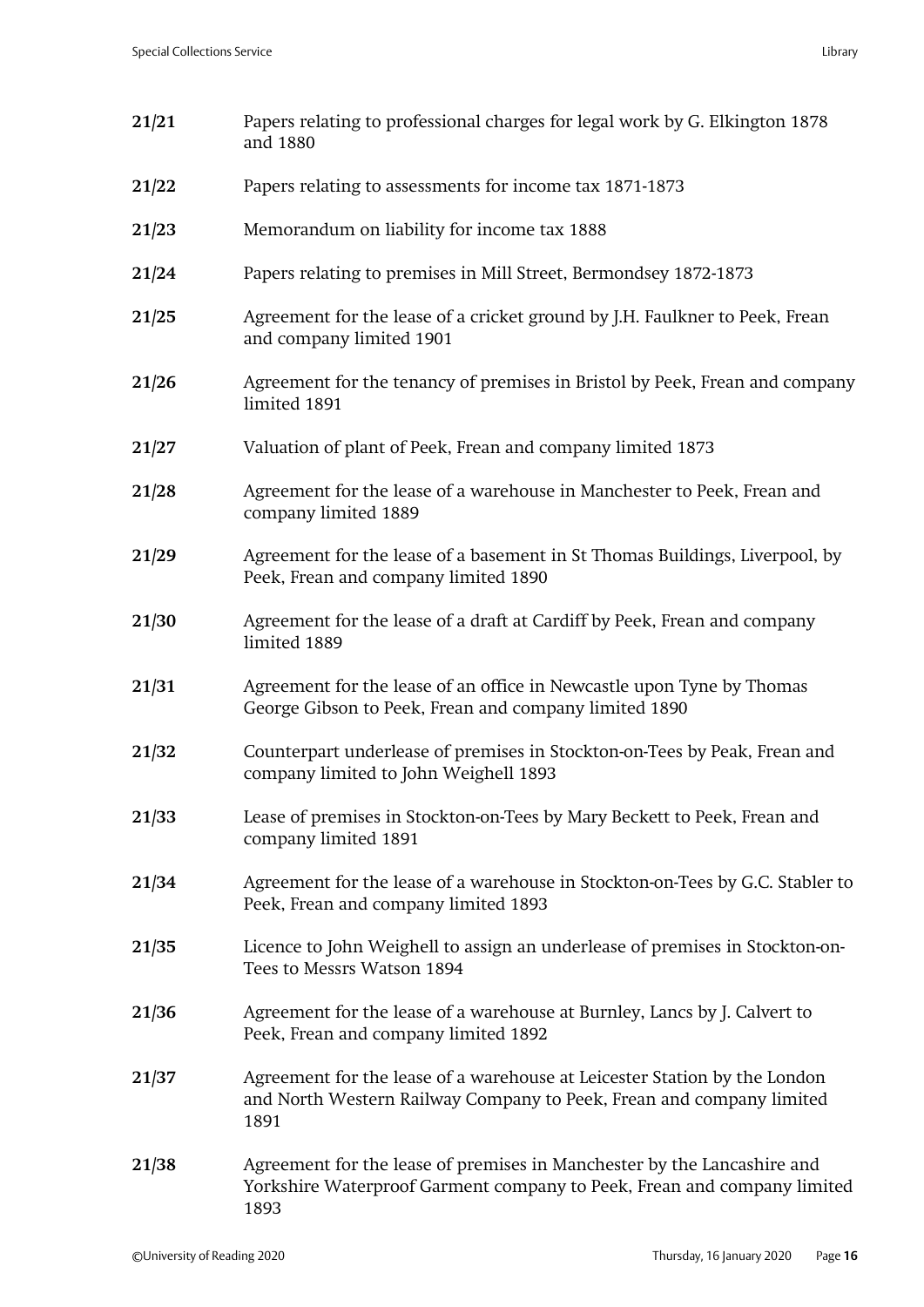| 21/39 | Agreement for the tenancy of premises in Birmingham by Peek, Frean and<br>company limited 1887        |
|-------|-------------------------------------------------------------------------------------------------------|
| 21/40 | Agreement for the tenancy of premises in Manchester by Peek, Frean and<br>company limited 1891        |
| 21/41 | Lease of a warehouse in Cardiff by Peek, Frean and company limited 1892                               |
| 21/42 | Lease of part of a warehouse in Newcastle on Tyne by Peek, Frean and<br>company limited 1893          |
| 21/43 | Agreement for the tenancy of premises in Birmingham by Peek, Frean and<br>company limited 1895        |
| 21/44 | Agreement for the tenancy of premises in Manchester by Peek, Frean and<br>company limited 1895        |
| 21/45 | Agreement for the tenancy of premises in Newcastle on Tyne by Peek, Frean<br>and company limited 1896 |
| 21/46 | Agreement for tenancy of premises in Manchester by Peek, Frean and<br>company limited 1898            |
| 21/47 | Memorandum relating to the widening of Mill Street, Dockhead, Bermondsey<br>1872                      |
| 21/48 | Agreement for the tenancy of two offices in Northampton by Peek, Frean and<br>company limited 1891    |
| 21/49 | Agreement for the tenancy of a warehouse in Blackburn, Lancs 1893                                     |
| 21/50 | Agreement for the tenancy of premises in Ashton in Wakefield, Lancs 1891                              |
| 21/51 | Two letters relating to the lease of offices in Dockhead 1888                                         |
| 21/52 | Particulars and conditions of sale of building land in Bermondsey 1898                                |
| 21/53 | Agreement for the tenancy of land by the Peek, Frean and company's cricket<br>club 1892               |
| 21/54 | Agreement for the tenancy of premises in Leeds by Peek, Frean and company<br>limited 1889             |
| 21/55 | Agreement for the tenancy of premises in Leeds by Peek, Frean and company<br>limited 1889             |
| 21/56 | Agreement for the tenancy of premises in Cardiff by T. O'Donnell, the<br>Spanish Consul 1890          |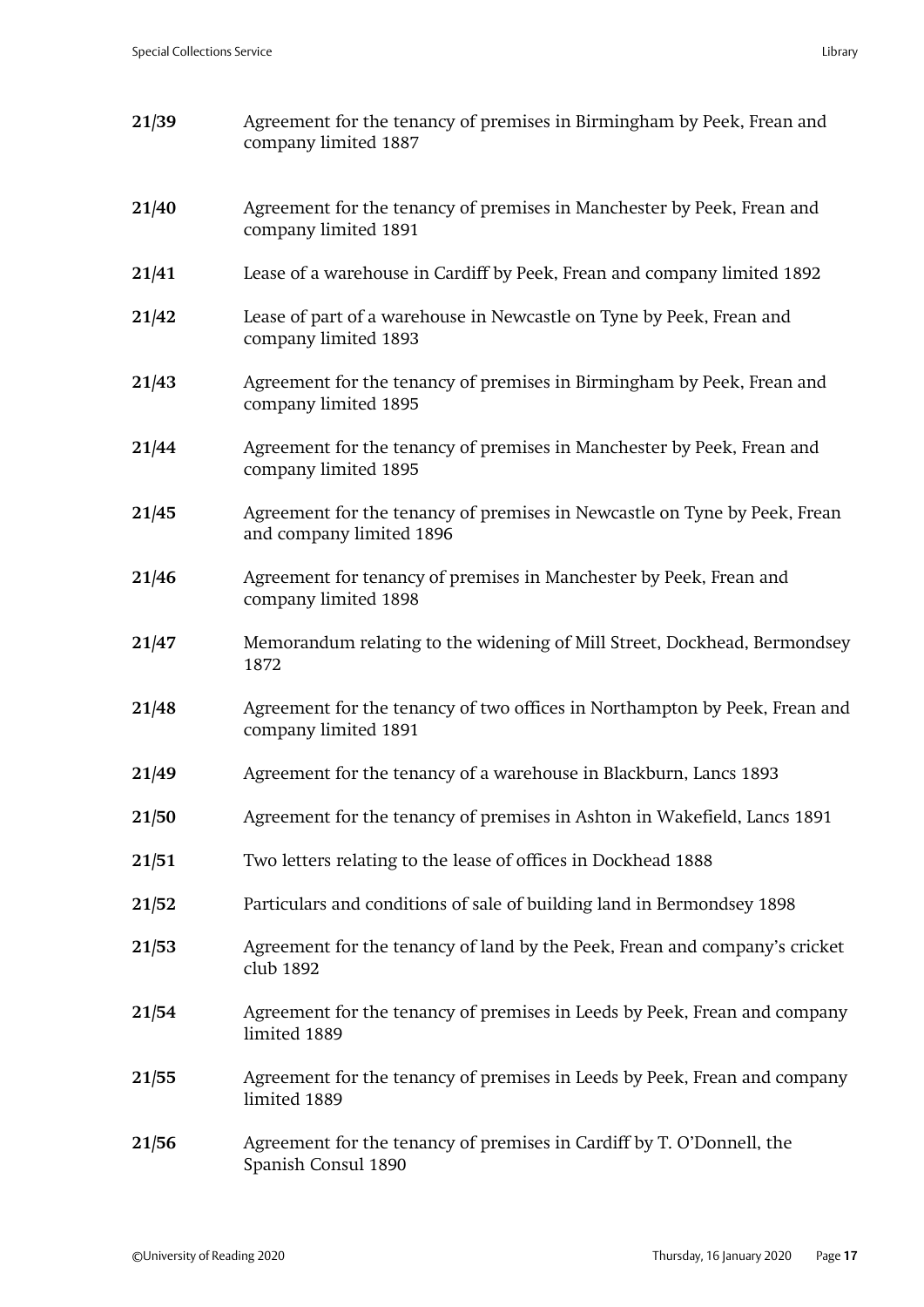| 21/57 | Agreement for the tenancy of a cellar or basement in Liverpool by Peek, Frean<br>and company limited 1892             |
|-------|-----------------------------------------------------------------------------------------------------------------------|
| 21/58 | Agreement for the tenancy of two offices at Northampton by Peek, Frean and<br>company limited 1891                    |
| 21/59 | Agreement for the tenancy of premises in Stockport by Peek, Frean and<br>company limited 1894                         |
| 21/60 | Memorandum on the acquisition of property in Bermondsey by Peek, Frean<br>and company limited 1876                    |
| 21/61 | Agreement for the tenancy of a cricket field in Peckham Rye by Peek, Frean<br>and company limited 1894                |
| 21/62 | Agreement for the tenancy of a warehouse in Huddersfield by Peek, Frean and<br>company limited 1890                   |
| 21/63 | Agreement for the tenancy of a storeroom in Bolton by Peek, Frean and<br>company limited 1892                         |
| 21/64 | Counterpart underlease of premises in Bristol by Peek, Frean and company<br>limited to W.B. Cochrane and company 1895 |
| 21/65 | Agreement for the tenancy of premises in Leeds by Peek, Frean and company<br>limited 1894                             |
| 21/66 | Agreement for the tenancy of premises in Kingston on Thames by Peek, Frean<br>and company limited 1893                |
| 21/67 | Agreement for the tenancy of a warehouse in Blackburn by Peek, Frean and<br>company 1892                              |
| 21/68 | Letter from William Herbert to Peek, Frean and company limited, listing<br>deeds and documents in his possession 1892 |
| 21/69 | Memorandum relating to the acquisition of property in Bermondsey 1876                                                 |
| 21/70 | Advertisement for the sale of the former premises of Peek, Frean and<br>company at Dockhead, Bermondsey c.1875        |
| 21/71 | Lease of premises in Newcastle upon Tyne to Peek, Frean and company<br>limited 1891                                   |
| 21/72 | Record of flour stock at Dockhead 22 April 1873                                                                       |
| 21/73 | Sundry correspondence of Peek, Frean and company limited 1872-1916                                                    |
| 22/1  | Papers relating to the South Eastern Railway Company and the closure of<br>roads in Bermondsey 1901-1905              |
| 23/1  | Letterbook relating to the South Eastern Railway Company 1895-1896                                                    |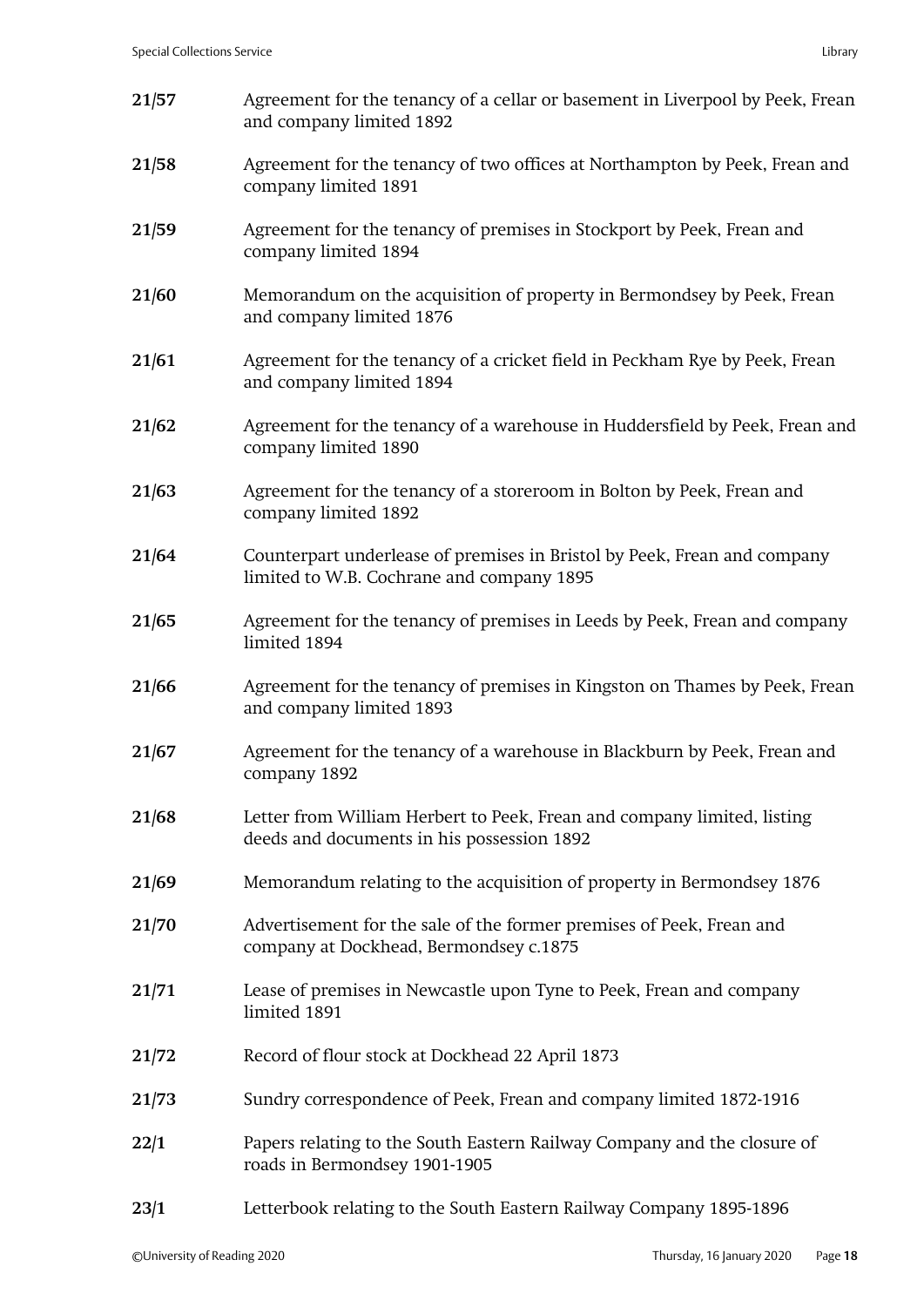| 23/2 | House repairs ledger of Peek, Frean and company limited 1901-1917                                                                                                      |
|------|------------------------------------------------------------------------------------------------------------------------------------------------------------------------|
| 24/1 | Register of employees of Peek, Frean and company limited with record of<br>wages 1859-1902                                                                             |
| 24/2 | Register of employees of Peek, Frean and company limited 1888-1903                                                                                                     |
| 25/1 | 'Engagement book': record of appointments of senior staff of Peek, Frean and<br>company limited 1892-1909                                                              |
| 25/2 | Group photograph of departmental staff of Peek, Frean and company limited<br>1909                                                                                      |
| 25/3 | Photograph of departmental processes at Peek, Frean and company limited<br>c.1930                                                                                      |
| 25/4 | Photographs of Peek, Frean and company limited, biscuit factory and environs<br>c.1935                                                                                 |
| 25/5 | Two copies of 1857-1957: a hundred years of biscuit making by Peek, Frean and<br>company limited                                                                       |
| 25/6 | Lists of Royal appointments and exhibition medals awarded to Peek, Frean<br>and company limited 1956                                                                   |
| 26/1 | Register of interviews and notes relating to travellers and clerks 1886-1914                                                                                           |
| 26/2 | Register of engagements of clerks 1888-1901                                                                                                                            |
| 27/1 | Minutes of meetings of the Meltis works committee at Bedford 1918-1919                                                                                                 |
| 27/2 | Minutes of the London Works Committee 1918-1920                                                                                                                        |
| 27/3 | Correspondence relating to the book debts guarantee of Peek, Frean and<br>company limited 1901-1909                                                                    |
| 27/4 | Wages register of Peek, Frean and company limited 1873-1888                                                                                                            |
| 27/5 | Cap. 177. An act for more effectually paving, cleansing, lighting and<br>otherwise improving the Parish of St Mary Magdalen Bermondsey in the<br>County of Surrey 1845 |
| 27/6 | Cap. 103. An act for the retention of the factory acts 1867                                                                                                            |
| 28/1 | Schedule of deeds and documents relating to lien property in Bermondsey<br>1922                                                                                        |
| 28/2 | Land registry transfer certificate for land in Drummond Road, Bermondsey<br>1920                                                                                       |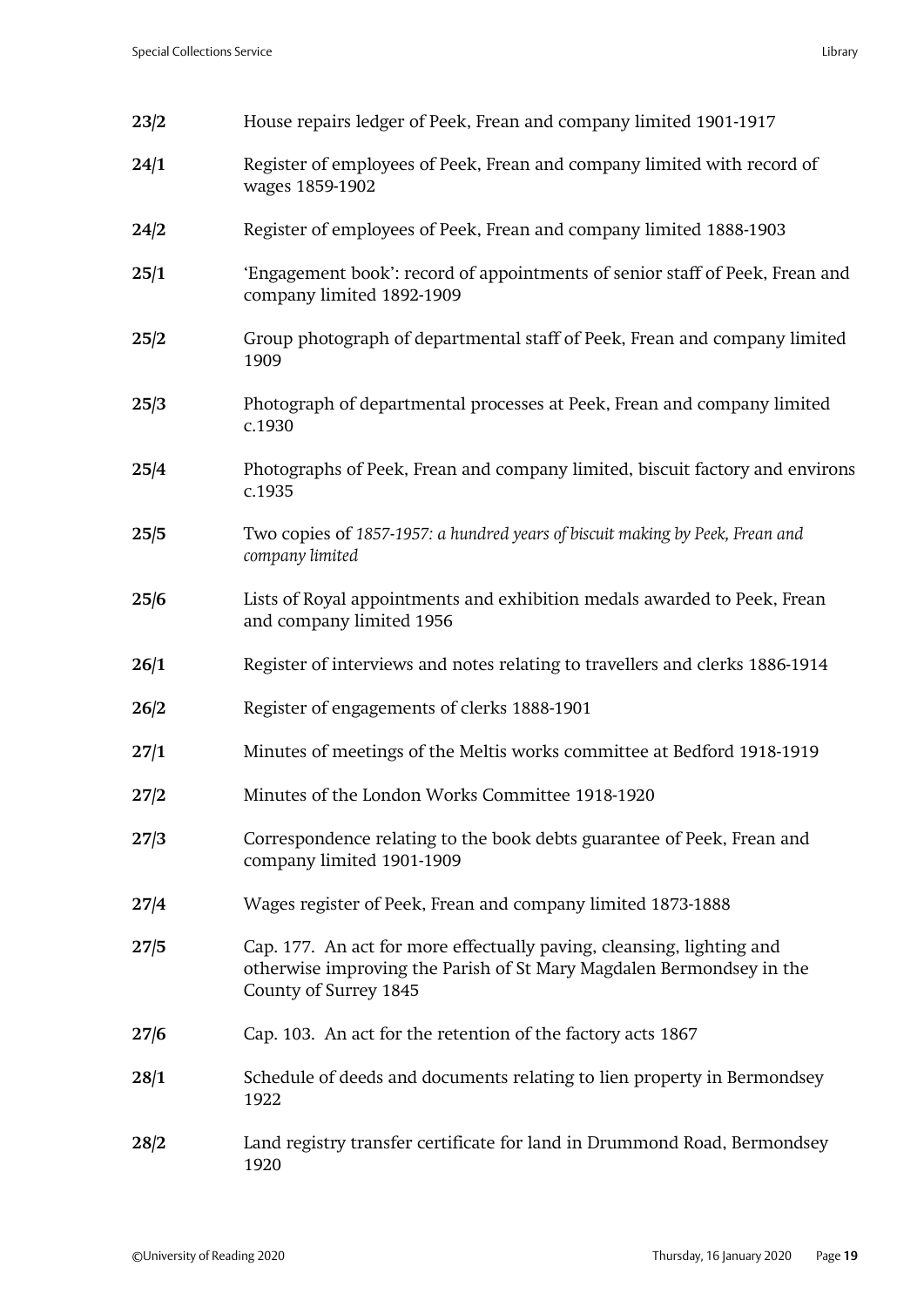| 28/3  | Cased and bound album of signatures accompanying illuminated address<br>presented to the Directors of Macfarlane, Laing and Company Limited,<br>Glasgow and London, on the completion of the centenary of the house by<br>their employees with over ten years' service 1917 |
|-------|-----------------------------------------------------------------------------------------------------------------------------------------------------------------------------------------------------------------------------------------------------------------------------|
| 28/4  | Empty envelopes, the endorsement on which may be useful as giving details<br>of certain deeds accounted for by Mr Herbert August 1889                                                                                                                                       |
| 28/5  | Duplicate terms of licence granted by Dr Dauglish to Trustees for Messrs,<br>Peek, Frean and company 1858                                                                                                                                                                   |
| 28/6  | John Dauglish to Messrs Peek, Frean and company: deed of arrangement and<br>licence for the manufacture and sale of biscuits 1859                                                                                                                                           |
| 28/7  | Peek, Frean and company limited: circulars and price-lists 1858-1901                                                                                                                                                                                                        |
| 28/8  | Engravings of the factories of Peek, Frean and company at Dockhead and<br>Drummond Road, Bermondsey c.1870                                                                                                                                                                  |
| 28/9  | Photograph of Peek, Frean and company's vans and other transport 1899-1934                                                                                                                                                                                                  |
| 28/10 | Photographs of works and other committees c.1918                                                                                                                                                                                                                            |
| 28/11 | Photographs of the Canadian premises of Peek, Frean and company limited<br>1951                                                                                                                                                                                             |
| 29/1  | Curious letters addressed to Peek, Frean and company limited 1864-1904                                                                                                                                                                                                      |
| 29/2  | Roll of honour of employees of Peek, Frean and company limited who served<br>their King and Country in the great European War 1918                                                                                                                                          |
| 29/3  | Calendar issued by Walrow Limited, illustrating a Scammell 'mechanical<br>horse' used by Peek, Frean and company limited 1935                                                                                                                                               |
| 29/4  | Letter from Standard Bank of South Africa, Port Elizabeth, to Peek, Frean and<br>company limited relating to an account transferred by heliograph from<br>Kimberley 1900                                                                                                    |
| 29/5  | Photographs of export exhibitions organised by Peek, Frean and company<br>limited c. 1935                                                                                                                                                                                   |
| 29/6  | Advertisement photographs used in the export trade of Peek, Frean and<br>company limited c.1935                                                                                                                                                                             |
| 29/7  | Sundry advertising photographs of Peek, Frean and company limited 1895-<br>1932                                                                                                                                                                                             |
| 30/1  | Photographs of the war memorial of Peek, Frean and company limited c.1918                                                                                                                                                                                                   |
| 30/2  | Mounted price-list of Peek, Frean and company limited 1867                                                                                                                                                                                                                  |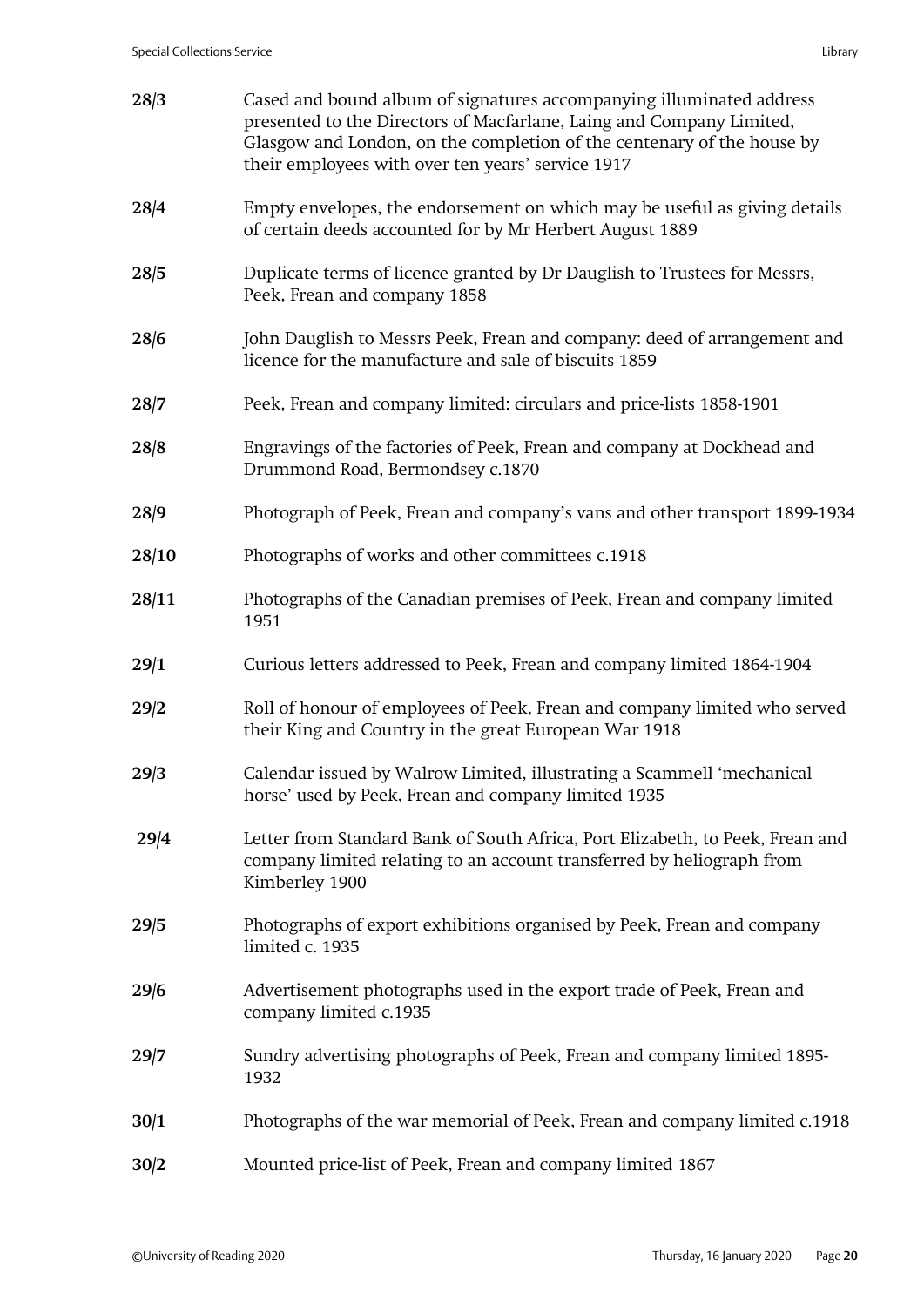| 30/3  | Negative and Photostat copy of the works rules of Peek, Frean and company<br>limited 1858                                  |
|-------|----------------------------------------------------------------------------------------------------------------------------|
| 30/4  | Samples of cartons in use by Peek, Frean and company limited c.1890                                                        |
| 30/5  | Samples of labels and wrappers in use by Peek, Frean and company limited<br>c.1907                                         |
| 30/6  | Postcards used to advertise Peek, Frean and company's biscuits 1907                                                        |
| 30/7  | Obituary list of Peek, Frean and company limited 1893-1928                                                                 |
| 30/8  | Photographs of premises and staff of Peek, Frean and company limited 1933-<br>1937                                         |
| 30/9  | Photographs of premises and staff at Peek, Frean and company limited 1939-<br>1945                                         |
| 30/10 | Photographs of premises of Peek, Frean and company limited in India c.1920                                                 |
| 30/11 | Photostat negatives of a brochure on the history of biscuit-making c.1920                                                  |
| 30/12 | Specimens of labels and packaging in use by Peek, Frean and company limited<br>c.1908                                      |
| 30/13 | TS draft of part of the contents of Peek Frean "code of conduct" book 1946                                                 |
| 30/14 | Correspondence relating to an 1858 price list of Peek, Frean and company<br>limited 1921                                   |
| 30/15 | Advertising and publicity photographs of Peek, Frean and company limited<br>c.1935                                         |
| 30/16 | Press cuttings of overseas publicity of Peek, Frean and company limited 1940                                               |
| 30/17 | Photographs of a garden party for soldiers' wives and children held August<br>1916                                         |
| 30/18 | Photographs of wedding cakes made by Peek, Frean and company limited<br>1936                                               |
| 30/19 | Photographs of parties of visitors to Peek, Frean and company limited c.1933                                               |
| 30/20 | Photographs of the fire brigade of Peek, Frean and company limited 1909-<br>1935                                           |
| 30/21 | Album of photographs of the acceptance of a children's slide presented to the<br>Borough of Bermondsey by Arthur Carr 1921 |
| 31/1  | Deed of allotment of shares in Peek, Frean and company limited by Thomas<br>Stone and John Carr 1889 (2 copies)            |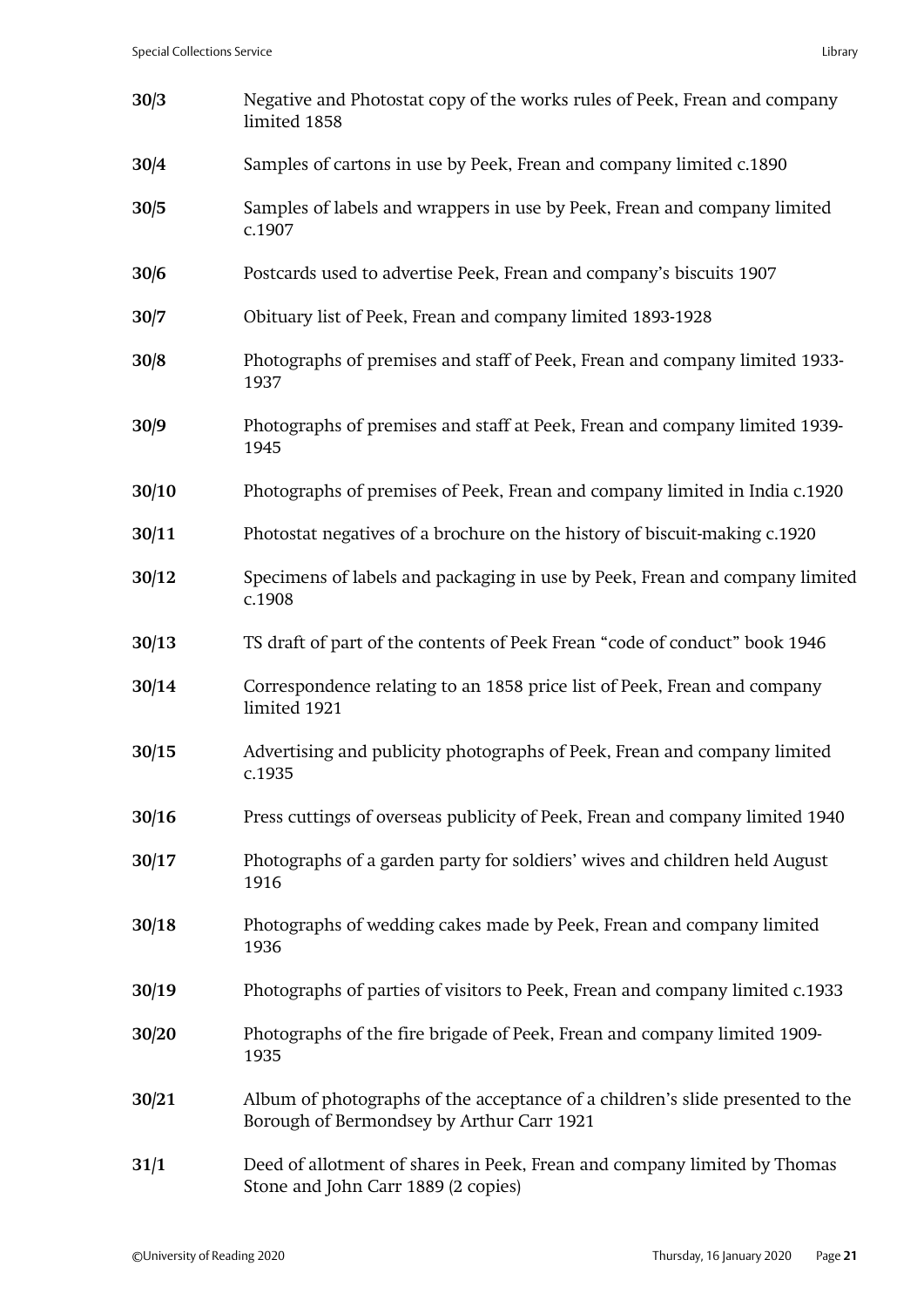| 31/2   | Articles of partnership of Peek, Frean and company limited 1875-1883                                                                                                      |
|--------|---------------------------------------------------------------------------------------------------------------------------------------------------------------------------|
| 31/3   | Agreement for an increase in the capital of Peek, Frean and company limited<br>1892                                                                                       |
| 31/4   | Deed relating to a reserve fund created by Peek, Frean and company limited<br>1893 (2 copies)                                                                             |
| 31/5   | Notice to Ernest J Mead to retire from the business of Peek, Frean and<br>company limited 1885                                                                            |
| 31/6   | Deed for creating a reserve fund of Peek, Frean and company limited 1887 (2)<br>copies)                                                                                   |
| 31/7   | Modification in interests in Peek, Frean and company limited, after the death<br>of R.E. Stone 1896                                                                       |
| 31/8   | Agreement for an increase in the capital of Peek, Frean and company limited<br>1892                                                                                       |
| 31/9   | Agreement between John Carr and others and Peek, Frean and company<br>limited 1901                                                                                        |
| 31/10  | Admission of Ralph Erskine Stone to a partnership in Peek, Frean and<br>company limited 1882                                                                              |
| 31/11  | Copy of agreement between Peek, Frean and company and the South Eastern<br>Railway Company and the South Eastern and Chatham Railway Companies<br>Managing Committee 1901 |
| 31/12  | Deed of dissolution of partnership in Peek, Frean and company limited 1902                                                                                                |
| 31/13  | Assignment of profits in Peek, Frean and company limited from John Carr to<br>Ellis Carr and Arthur Carr 1900                                                             |
| 31/14  | Copy of agreement between John Carr and Ellis and Arthur Carr relating to<br>the goodwill of Peek, Frean and company limited 1900                                         |
| 31/14a | Power of attorney from John Carr to Ellis Carr 1901                                                                                                                       |
| 31/15  | Plan to be attached to the Supplemental company agreement between John<br>Carr and others and Peek, Frean and company limited 1901 (2 copies)                             |
| 31/16  | Supplemental company agreement as above 1901 (3 copies)                                                                                                                   |
| 31/17  | Prospectus of Peek, Frean and company limited 1901                                                                                                                        |
| 31/18  | Letter of agreement between Peek, Frean and company limited and<br>Williamson Murray and company relating to a prospectus 1901                                            |
| 31/19  | Copy of admission of Ernest J. Mead as a partner in Peek, Frean and company                                                                                               |

limited 1883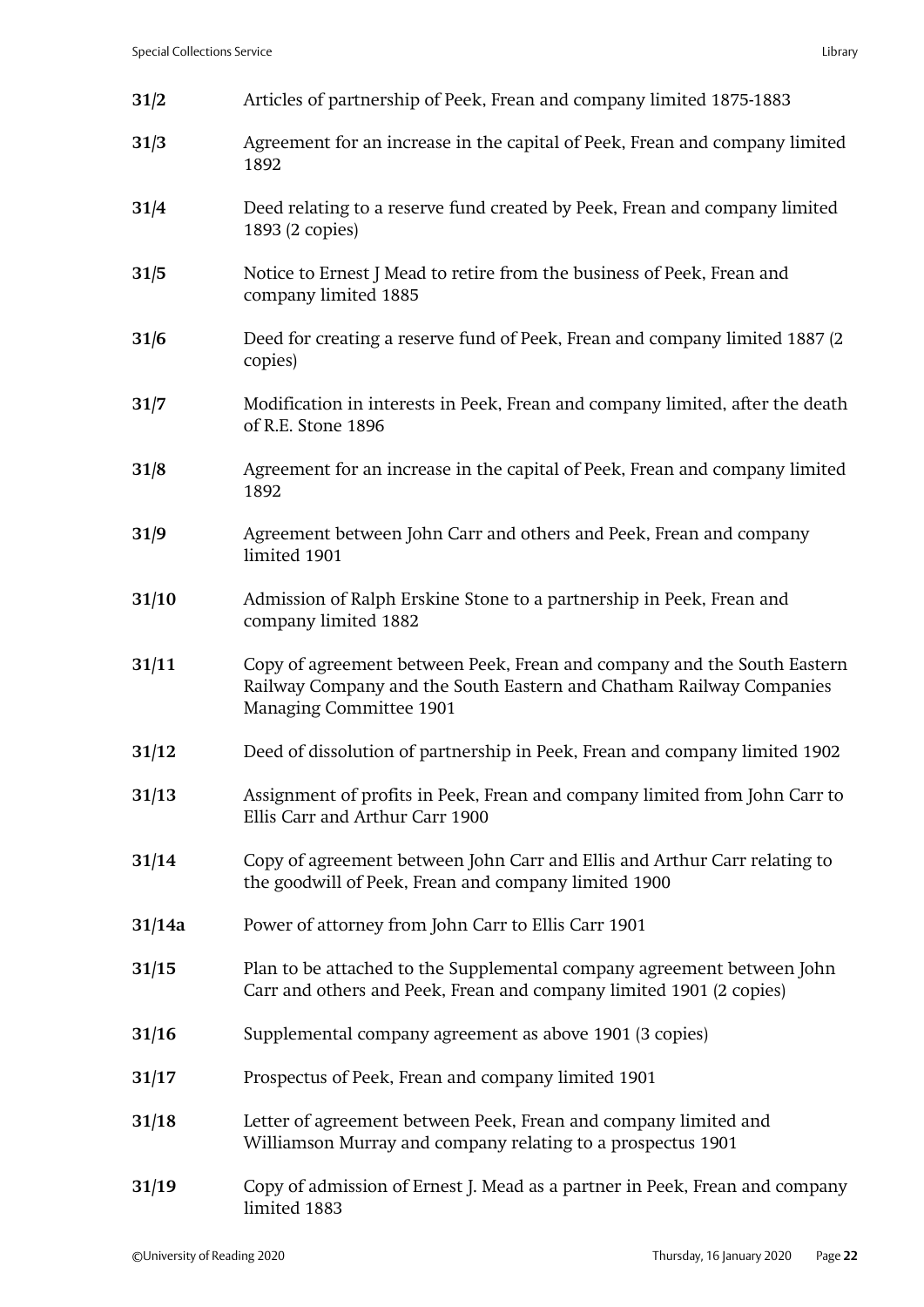| 31/20 | Counterpart deed of dissolution relating to the partnership of George Hender<br>Frean in Peek, Frean and company limited 1888 (2 copies)  |
|-------|-------------------------------------------------------------------------------------------------------------------------------------------|
| 31/21 | Counterpart deed of dissolution relating to the partnership of Joseph Burgess<br>Frean in Peek, Frean and company limited 1888 (2 copies) |
| 32/1  | Peek, Frean and company limited: vendor's private ledger 5 April 1903 to 23<br>February 1910 (2 copies)                                   |
| 32/2  | Peek, Frean and company: vendor's accounts 1901-1902                                                                                      |
| 32/3  | Peek, Frean and company limited: vendor's private accounts 1901-1903                                                                      |
| 32/4  | Sundry documents relating to the history of Peek, Frean and company limited<br>1885-1956                                                  |
| 32/5  | Condensed history of Peek, Frean and company limited 1951                                                                                 |
| 33/1  | Confidential TS notes on biscuit manufacture c.1935                                                                                       |
| 33/2  | Illustrated catalogues and brochures issued by Peek, Frean and company<br>limited 1924-1945                                               |
| 33/3  | Price Waterhouse and company. History of the firm: the first fifty years 1850-<br>1900                                                    |
| 33/4  | Certificate awarded by the Council of Industrial Design to Peek, Frean and<br>company limited for a coronation tin of biscuits 1953       |
| 33/5  | Plan of Bermondsey, showing H.E. bombs dropped 6 September – 20<br>November 1940                                                          |
| 33/6  | Photograph of "C" Post, Civil Defence Unit, Peek, Frean and company limited,<br>with covering letter 1944                                 |
| 33/7  | Brochures and poster relating to Peek, Frean and company limited 1916-1919                                                                |
| 33/8  | Memorandum and articles of association of Peek, Frean and company limited<br>1901                                                         |
| 33/9  | Copy of agreement between Peek, Frean and company limited and the<br>Trustees of the Peek, Frean Club 1939                                |
| 33/10 | Agreement and release relating to the Peek Frean Club 1938                                                                                |
| 33/11 | Papers relating to the centenary of Peek, Frean and company limited 1957                                                                  |
| 34/1  | Sundry trading accounts of Peek, Frean and company limited 1902-1911                                                                      |
| 34/2  | Directors' report and balance sheet of Peek, Frean and company limited 1915-<br>1926                                                      |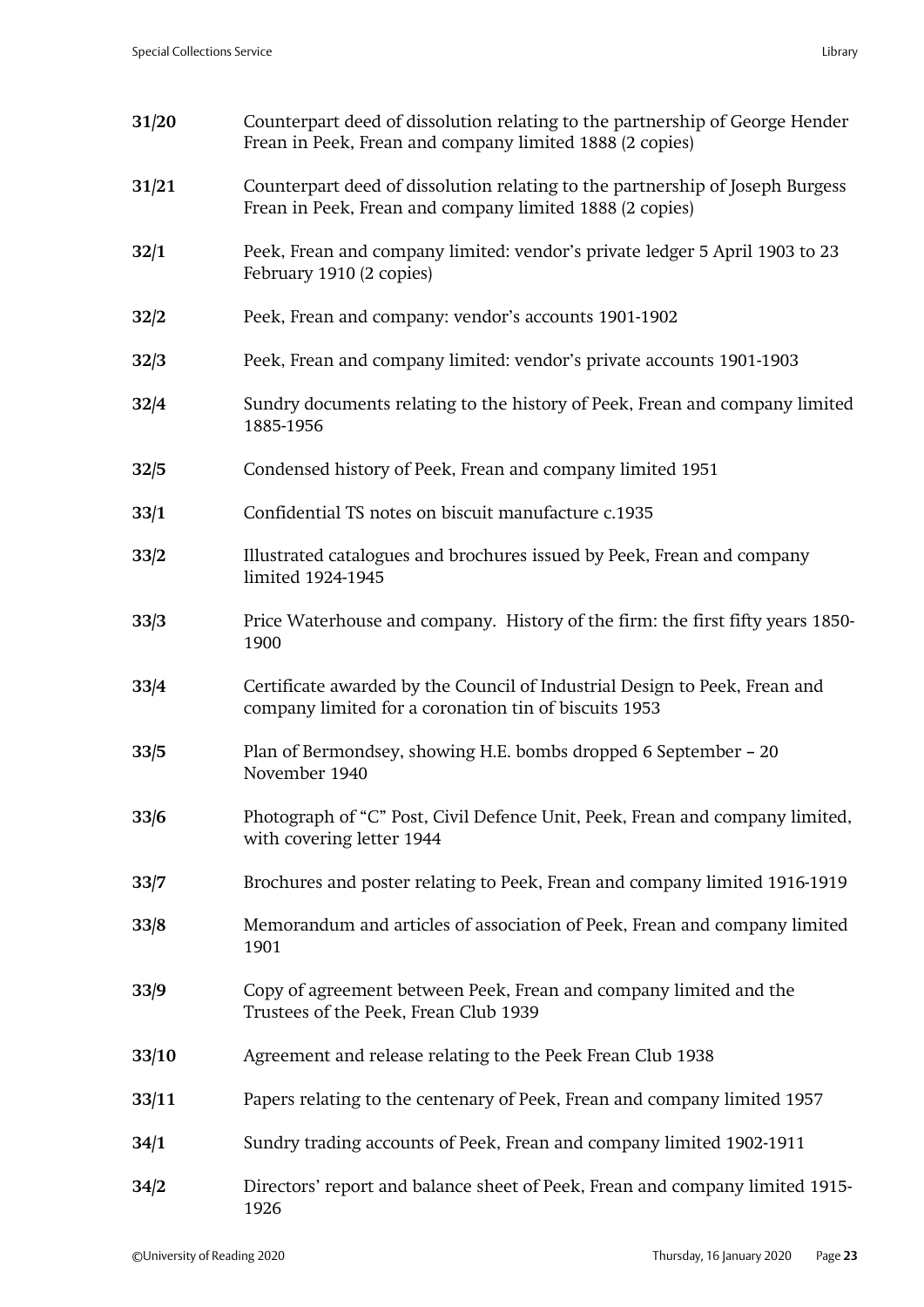| 34/3 | Report of special meeting of directors and managers of Huntley and Palmers<br>Limited 1921                                 |
|------|----------------------------------------------------------------------------------------------------------------------------|
| 34/5 | Copies of letters addressed by Peek, Frean and company limited to Huntley<br>and Palmers 1881-1892                         |
| 34/5 | Copies of letters addressed by Peek, Frean and company limited to Huntley<br>and Palmers 1892-1898                         |
| 34/6 | Reports of the Directors of Price's Patent Candle Company Limited 1903-1904                                                |
| 34/7 | Report of the Directors of Harrod's Stores, Limited 1907                                                                   |
| 35/1 | Photograph of the arrival of the first boiler at Peek, Frean's factory c.1865-<br>1866                                     |
| 35/2 | Photograph of the ruins of Peek, Frean's factory after a fire 1873                                                         |
| 35/3 | Photograph of members of Peek, Frean's fire brigade c.1875                                                                 |
| 35/4 | Sundry deeds, agreements and papers relating to Peek, Frean and company<br>limited 1901-1910                               |
| 35/5 | The Pickaxe: [house magazine of Peek, Frean and company limited]; v.1-5, 1905-<br>1909 (2 copies v.3)                      |
| 36/1 | Record of an interview between Arthur Carr and W. Howard Palmer at the<br>City of London Club 1911                         |
| 36/2 | Letter containing reminiscences of John Saunders 1923                                                                      |
| 36/3 | Memorandum by G.H. Davies relating to competition from firms with lower<br>prices 1926                                     |
| 36/4 | Circular and price list issued by James Peek 1858                                                                          |
| 36/5 | Labels marked 'Peek, Stone and company' not used by Peek, Frean and<br>company limited 1875                                |
| 36/6 | Two copies of Illustrated London News, 5 December 1874, containing an<br>advertisement of Peek, Frean and company          |
| 36/7 | Letters and papers addressed to Arthur Carr, relating chiefly to employees of<br>Peek, Frean and company limited 1893-1931 |
| 36/8 | Correspondence relating to an increase of capital of Peek, Frean and company<br>limited 1920                               |
| 36/9 | Copy of instructions to counsel for opinion, including a statement of the early<br>history of Peek, Frean and company 1866 |